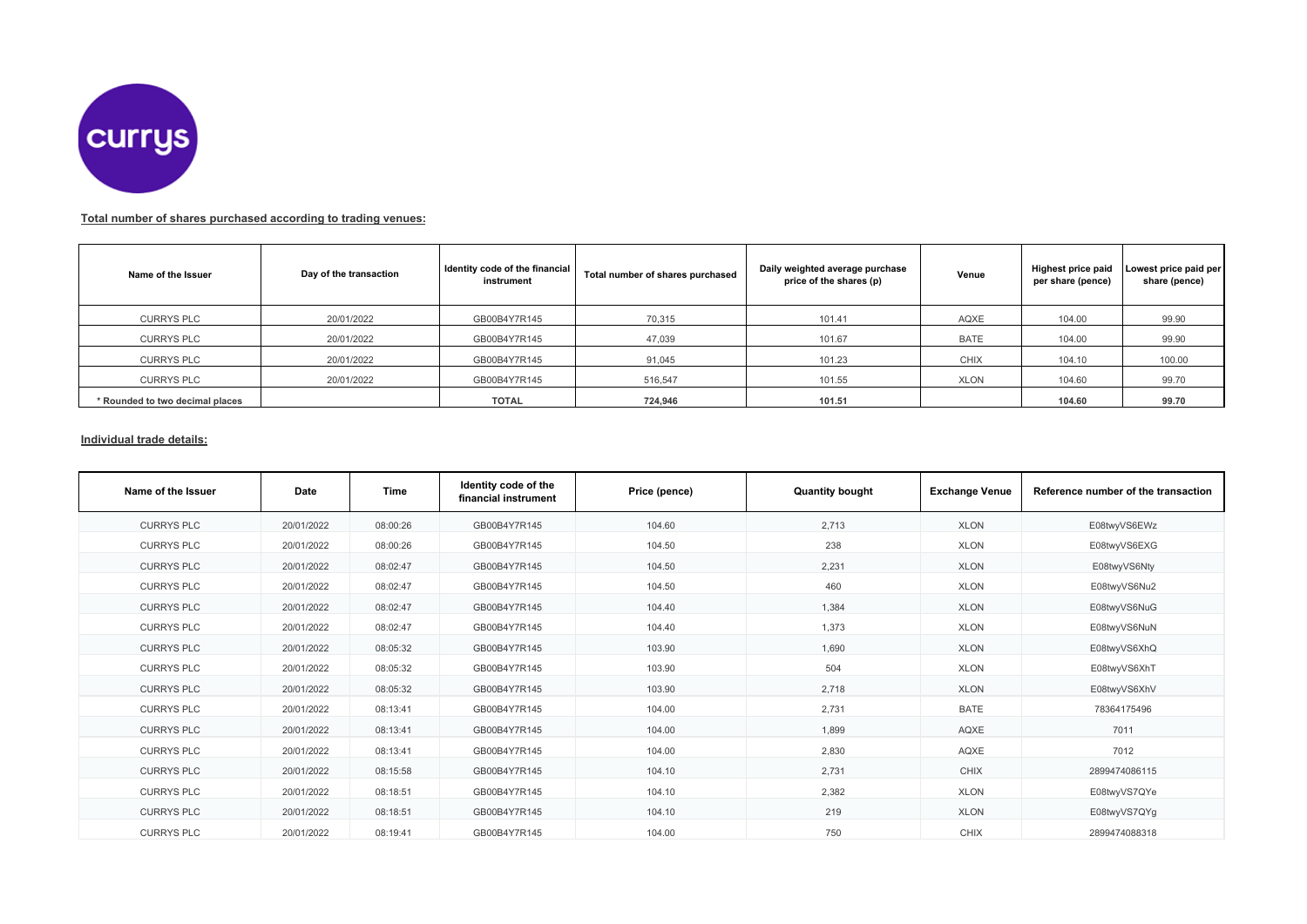| <b>CURRYS PLC</b> | 20/01/2022 | 08:19:41 | GB00B4Y7R145 | 104.00 | 750   | <b>BATE</b> | 78364178515   |
|-------------------|------------|----------|--------------|--------|-------|-------------|---------------|
| <b>CURRYS PLC</b> | 20/01/2022 | 08:19:41 | GB00B4Y7R145 | 104.00 | 817   | AQXE        | 10240         |
| <b>CURRYS PLC</b> | 20/01/2022 | 08:19:41 | GB00B4Y7R145 | 104.00 | 301   | AQXE        | 10241         |
| <b>CURRYS PLC</b> | 20/01/2022 | 08:23:22 | GB00B4Y7R145 | 103.60 | 2,062 | <b>XLON</b> | E08twyVS7fQq  |
| <b>CURRYS PLC</b> | 20/01/2022 | 08:23:44 | GB00B4Y7R145 | 103.40 | 202   | <b>XLON</b> | E08twyVS7gNp  |
| <b>CURRYS PLC</b> | 20/01/2022 | 08:24:22 | GB00B4Y7R145 | 103.40 | 4,542 | <b>XLON</b> | E08twyVS7i1g  |
| <b>CURRYS PLC</b> | 20/01/2022 | 08:25:16 | GB00B4Y7R145 | 103.40 | 1,960 | <b>XLON</b> | E08twyVS7kTT  |
| <b>CURRYS PLC</b> | 20/01/2022 | 08:26:54 | GB00B4Y7R145 | 103.20 | 448   | CHIX        | 2899474092434 |
| <b>CURRYS PLC</b> | 20/01/2022 | 08:31:00 | GB00B4Y7R145 | 103.30 | 1,707 | <b>XLON</b> | E08twyVS80fc  |
| <b>CURRYS PLC</b> | 20/01/2022 | 08:31:00 | GB00B4Y7R145 | 103.20 | 2,562 | <b>XLON</b> | E08twyVS80gB  |
| <b>CURRYS PLC</b> | 20/01/2022 | 08:40:59 | GB00B4Y7R145 | 103.40 | 4,445 | <b>XLON</b> | E08twyVS8RGk  |
| <b>CURRYS PLC</b> | 20/01/2022 | 08:40:59 | GB00B4Y7R145 | 103.40 | 1,962 | <b>XLON</b> | E08twyVS8RGm  |
| <b>CURRYS PLC</b> | 20/01/2022 | 08:40:59 | GB00B4Y7R145 | 103.40 | 2,490 | <b>XLON</b> | E08twyVS8RGo  |
| <b>CURRYS PLC</b> | 20/01/2022 | 08:40:59 | GB00B4Y7R145 | 103.30 | 1,882 | <b>XLON</b> | E08twyVS8RH5  |
| <b>CURRYS PLC</b> | 20/01/2022 | 08:40:59 | GB00B4Y7R145 | 103.30 | 627   | <b>XLON</b> | E08twyVS8RHC  |
| <b>CURRYS PLC</b> | 20/01/2022 | 08:44:17 | GB00B4Y7R145 | 103.10 | 4,062 | <b>XLON</b> | E08twyVS8ZEs  |
| <b>CURRYS PLC</b> | 20/01/2022 | 08:47:06 | GB00B4Y7R145 | 103.20 | 1,779 | AQXE        | 21065         |
| <b>CURRYS PLC</b> | 20/01/2022 | 08:49:37 | GB00B4Y7R145 | 103.20 | 2,062 | <b>XLON</b> | E08twyVS8lzM  |
| <b>CURRYS PLC</b> | 20/01/2022 | 08:51:07 | GB00B4Y7R145 | 103.50 | 1,704 | <b>CHIX</b> | 2899474105666 |
| <b>CURRYS PLC</b> | 20/01/2022 | 08:53:03 | GB00B4Y7R145 | 103.50 | 1,832 | <b>XLON</b> | E08twyVS8tny  |
| <b>CURRYS PLC</b> | 20/01/2022 | 08:56:12 | GB00B4Y7R145 | 103.50 | 1,500 | <b>XLON</b> | E08twyVS90gr  |
| <b>CURRYS PLC</b> | 20/01/2022 | 08:56:12 | GB00B4Y7R145 | 103.50 | 1,952 | <b>XLON</b> | E08twyVS90gz  |
| <b>CURRYS PLC</b> | 20/01/2022 | 08:56:12 | GB00B4Y7R145 | 103.50 | 479   | <b>CHIX</b> | 2899474108041 |
| <b>CURRYS PLC</b> | 20/01/2022 | 08:58:23 | GB00B4Y7R145 | 103.40 | 1,818 | <b>XLON</b> | E08twyVS94rj  |
| <b>CURRYS PLC</b> | 20/01/2022 | 09:04:15 | GB00B4Y7R145 | 103.70 | 1,676 | <b>XLON</b> | E08twyVS9H9M  |
| <b>CURRYS PLC</b> | 20/01/2022 | 09:08:03 | GB00B4Y7R145 | 103.60 | 1,863 | <b>XLON</b> | E08twyVS9Sca  |
| <b>CURRYS PLC</b> | 20/01/2022 | 09:08:03 | GB00B4Y7R145 | 103.60 | 2,542 | <b>XLON</b> | E08twyVS9ScY  |
| <b>CURRYS PLC</b> | 20/01/2022 | 09:08:03 | GB00B4Y7R145 | 103.50 | 36    | <b>XLON</b> | E08twyVS9Sd7  |
| <b>CURRYS PLC</b> | 20/01/2022 | 09:08:03 | GB00B4Y7R145 | 103.50 | 117   | <b>XLON</b> | E08twyVS9SdF  |
| <b>CURRYS PLC</b> | 20/01/2022 | 09:08:03 | GB00B4Y7R145 | 103.50 | 149   | <b>XLON</b> | E08twyVS9SdH  |
| <b>CURRYS PLC</b> | 20/01/2022 | 09:08:03 | GB00B4Y7R145 | 103.50 | 1,636 | <b>XLON</b> | E08twyVS9SdJ  |
| <b>CURRYS PLC</b> | 20/01/2022 | 09:09:18 | GB00B4Y7R145 | 103.40 | 725   | <b>XLON</b> | E08twyVS9V7I  |
| <b>CURRYS PLC</b> | 20/01/2022 | 09:09:18 | GB00B4Y7R145 | 103.40 | 1,120 | <b>XLON</b> | E08twyVS9V7o  |
| <b>CURRYS PLC</b> | 20/01/2022 | 09:12:59 | GB00B4Y7R145 | 103.30 | 175   | <b>XLON</b> | E08twyVS9ccY  |
| <b>CURRYS PLC</b> | 20/01/2022 | 09:12:59 | GB00B4Y7R145 | 103.30 | 1,709 | <b>XLON</b> | E08twyVS9ccc  |
| <b>CURRYS PLC</b> | 20/01/2022 | 09:22:17 | GB00B4Y7R145 | 103.90 | 282   | <b>XLON</b> | E08twyVS9uHW  |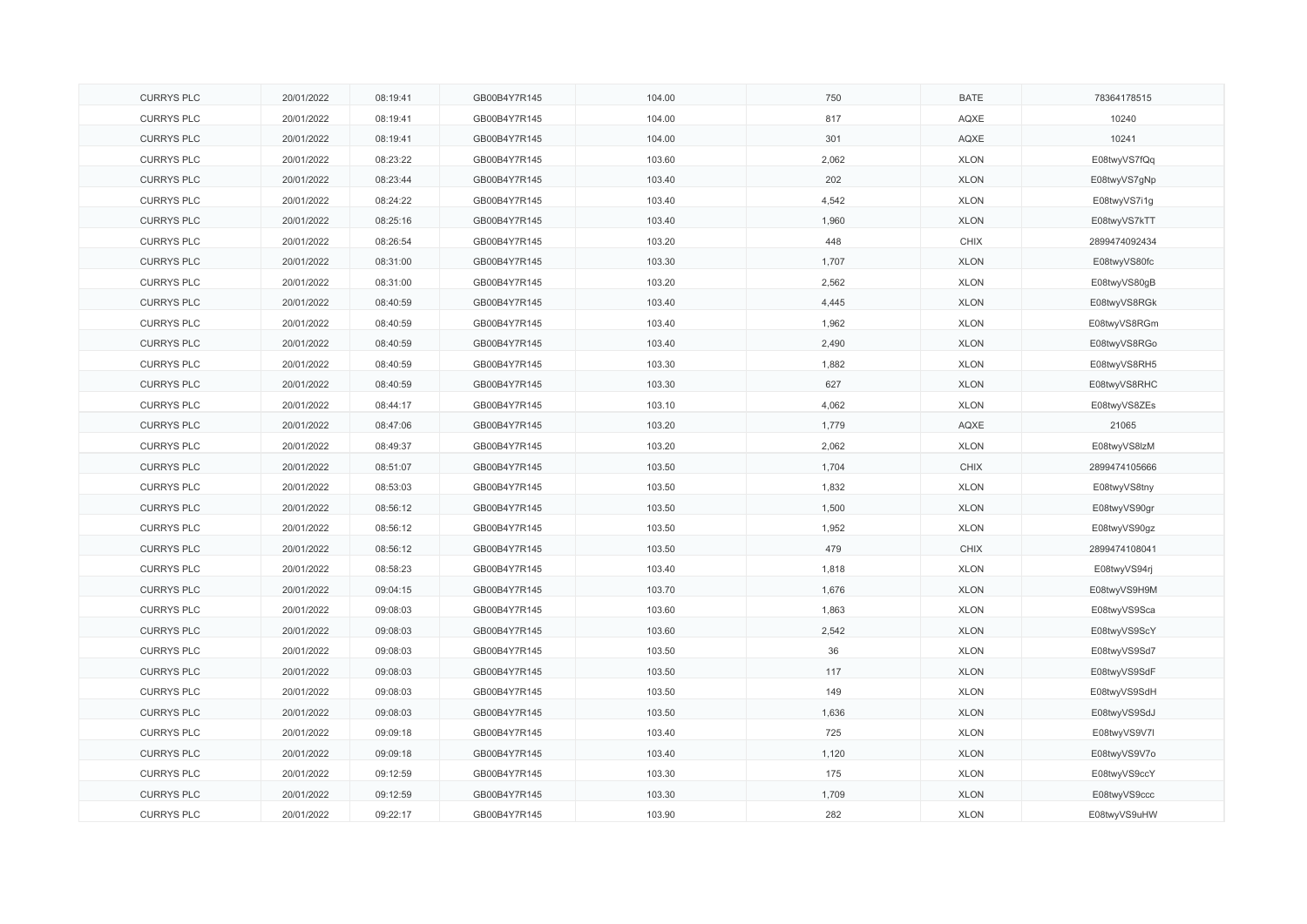| <b>CURRYS PLC</b> | 20/01/2022 | 09:22:17 | GB00B4Y7R145 | 103.90 | 1,508 | <b>XLON</b> | E08twyVS9uHY  |
|-------------------|------------|----------|--------------|--------|-------|-------------|---------------|
| <b>CURRYS PLC</b> | 20/01/2022 | 09:24:14 | GB00B4Y7R145 | 103.90 | 1,820 | <b>XLON</b> | E08twyVS9xAC  |
| <b>CURRYS PLC</b> | 20/01/2022 | 09:26:13 | GB00B4Y7R145 | 103.90 | 1,734 | <b>XLON</b> | E08twyVSA0yu  |
| <b>CURRYS PLC</b> | 20/01/2022 | 09:28:18 | GB00B4Y7R145 | 103.90 | 386   | <b>XLON</b> | E08twyVSA4P5  |
| <b>CURRYS PLC</b> | 20/01/2022 | 09:28:18 | GB00B4Y7R145 | 103.90 | 255   | <b>XLON</b> | E08twyVSA4P7  |
| <b>CURRYS PLC</b> | 20/01/2022 | 09:28:18 | GB00B4Y7R145 | 103.90 | 671   | <b>XLON</b> | E08twyVSA4P9  |
| <b>CURRYS PLC</b> | 20/01/2022 | 09:28:18 | GB00B4Y7R145 | 103.90 | 637   | <b>XLON</b> | E08twyVSA4PB  |
| <b>CURRYS PLC</b> | 20/01/2022 | 09:30:15 | GB00B4Y7R145 | 103.90 | 1,752 | AQXE        | 34764         |
| <b>CURRYS PLC</b> | 20/01/2022 | 09:32:17 | GB00B4Y7R145 | 103.90 | 74    | AQXE        | 35329         |
| <b>CURRYS PLC</b> | 20/01/2022 | 09:32:17 | GB00B4Y7R145 | 103.90 | 124   | <b>XLON</b> | E08twyVSAE0j  |
| <b>CURRYS PLC</b> | 20/01/2022 | 09:32:17 | GB00B4Y7R145 | 103.90 | 653   | <b>XLON</b> | E08twyVSAE0I  |
| <b>CURRYS PLC</b> | 20/01/2022 | 09:32:17 | GB00B4Y7R145 | 103.90 | 130   | <b>XLON</b> | E08twyVSAE0n  |
| <b>CURRYS PLC</b> | 20/01/2022 | 09:32:17 | GB00B4Y7R145 | 103.90 | 588   | <b>XLON</b> | E08twyVSAE10  |
| <b>CURRYS PLC</b> | 20/01/2022 | 09:33:52 | GB00B4Y7R145 | 103.90 | 555   | <b>XLON</b> | E08twyVSAGKC  |
| <b>CURRYS PLC</b> | 20/01/2022 | 09:33:52 | GB00B4Y7R145 | 103.90 | 1,439 | <b>XLON</b> | E08twyVSAGKE  |
| <b>CURRYS PLC</b> | 20/01/2022 | 09:34:35 | GB00B4Y7R145 | 103.70 | 4,507 | AQXE        | 36091         |
| <b>CURRYS PLC</b> | 20/01/2022 | 09:34:35 | GB00B4Y7R145 | 103.70 | 2,306 | AQXE        | 36094         |
| <b>CURRYS PLC</b> | 20/01/2022 | 09:34:35 | GB00B4Y7R145 | 103.60 | 202   | <b>XLON</b> | E08twyVSAHw3  |
| <b>CURRYS PLC</b> | 20/01/2022 | 09:34:35 | GB00B4Y7R145 | 103.60 | 468   | <b>XLON</b> | E08twyVSAHw5  |
| <b>CURRYS PLC</b> | 20/01/2022 | 09:34:35 | GB00B4Y7R145 | 103.60 | 548   | <b>XLON</b> | E08twyVSAHw7  |
| <b>CURRYS PLC</b> | 20/01/2022 | 09:34:35 | GB00B4Y7R145 | 103.60 | 208   | <b>XLON</b> | E08twyVSAHwA  |
| <b>CURRYS PLC</b> | 20/01/2022 | 09:34:35 | GB00B4Y7R145 | 103.60 | 132   | <b>XLON</b> | E08twyVSAHwC  |
| <b>CURRYS PLC</b> | 20/01/2022 | 09:34:35 | GB00B4Y7R145 | 103.60 | 147   | <b>XLON</b> | E08twyVSAHwE  |
| <b>CURRYS PLC</b> | 20/01/2022 | 09:34:35 | GB00B4Y7R145 | 103.60 | 439   | <b>XLON</b> | E08twyVSAHwH  |
| <b>CURRYS PLC</b> | 20/01/2022 | 09:34:35 | GB00B4Y7R145 | 103.60 | 230   | <b>XLON</b> | E08twyVSAHwK  |
| <b>CURRYS PLC</b> | 20/01/2022 | 09:46:23 | GB00B4Y7R145 | 103.50 | 1,870 | AQXE        | 39334         |
| <b>CURRYS PLC</b> | 20/01/2022 | 09:48:26 | GB00B4Y7R145 | 103.50 | 1,123 | CHIX        | 2899474130564 |
| <b>CURRYS PLC</b> | 20/01/2022 | 09:49:30 | GB00B4Y7R145 | 103.50 | 1,676 | <b>XLON</b> | E08twyVSAhVq  |
| <b>CURRYS PLC</b> | 20/01/2022 | 09:49:31 | GB00B4Y7R145 | 103.30 | 1,708 | <b>BATE</b> | 78364210855   |
| <b>CURRYS PLC</b> | 20/01/2022 | 09:49:31 | GB00B4Y7R145 | 103.30 | 1,781 | CHIX        | 2899474130933 |
| <b>CURRYS PLC</b> | 20/01/2022 | 09:49:31 | GB00B4Y7R145 | 103.30 | 1,853 | <b>XLON</b> | E08twyVSAhXQ  |
| <b>CURRYS PLC</b> | 20/01/2022 | 09:49:34 | GB00B4Y7R145 | 103.20 | 2,173 | <b>XLON</b> | E08twyVSAheZ  |
| <b>CURRYS PLC</b> | 20/01/2022 | 09:49:34 | GB00B4Y7R145 | 103.20 | 927   | <b>XLON</b> | E08twyVSAheb  |
| <b>CURRYS PLC</b> | 20/01/2022 | 09:49:34 | GB00B4Y7R145 | 103.20 | 1,721 | <b>XLON</b> | E08twyVSAhed  |
| <b>CURRYS PLC</b> | 20/01/2022 | 09:56:22 | GB00B4Y7R145 | 102.80 | 635   | CHIX        | 2899474133720 |
| <b>CURRYS PLC</b> | 20/01/2022 | 09:56:22 | GB00B4Y7R145 | 102.80 | 881   | <b>CHIX</b> | 2899474133721 |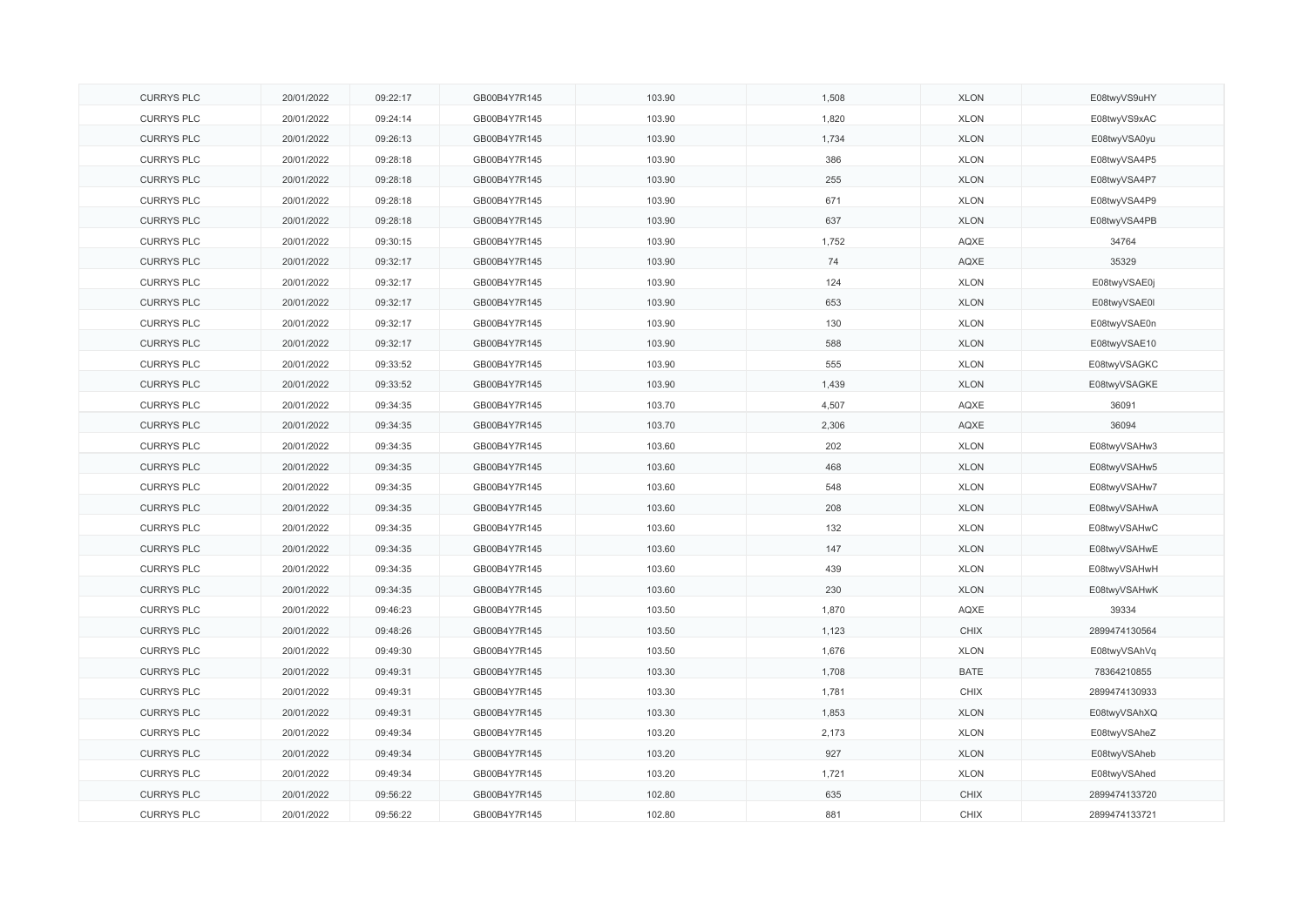| <b>CURRYS PLC</b> | 20/01/2022 | 09:56:22 | GB00B4Y7R145 | 102.80 | 472   | CHIX        | 2899474133722 |
|-------------------|------------|----------|--------------|--------|-------|-------------|---------------|
| <b>CURRYS PLC</b> | 20/01/2022 | 09:56:22 | GB00B4Y7R145 | 102.70 | 692   | <b>BATE</b> | 78364212873   |
| <b>CURRYS PLC</b> | 20/01/2022 | 09:56:22 | GB00B4Y7R145 | 102.70 | 545   | <b>BATE</b> | 78364212874   |
| <b>CURRYS PLC</b> | 20/01/2022 | 09:56:22 | GB00B4Y7R145 | 102.70 | 51    | <b>BATE</b> | 78364212875   |
| <b>CURRYS PLC</b> | 20/01/2022 | 09:56:22 | GB00B4Y7R145 | 102.70 | 641   | <b>BATE</b> | 78364212876   |
| <b>CURRYS PLC</b> | 20/01/2022 | 10:06:58 | GB00B4Y7R145 | 102.60 | 1,415 | <b>CHIX</b> | 2899474138122 |
| <b>CURRYS PLC</b> | 20/01/2022 | 10:06:58 | GB00B4Y7R145 | 102.60 | 289   | <b>CHIX</b> | 2899474138123 |
| <b>CURRYS PLC</b> | 20/01/2022 | 10:08:39 | GB00B4Y7R145 | 102.50 | 1,739 | <b>XLON</b> | E08twyVSBBbR  |
| <b>CURRYS PLC</b> | 20/01/2022 | 10:08:39 | GB00B4Y7R145 | 102.50 | 20    | <b>XLON</b> | E08twyVSBBbT  |
| <b>CURRYS PLC</b> | 20/01/2022 | 10:08:39 | GB00B4Y7R145 | 102.50 | 1,952 | <b>CHIX</b> | 2899474138689 |
| <b>CURRYS PLC</b> | 20/01/2022 | 10:08:39 | GB00B4Y7R145 | 102.50 | 1,818 | AQXE        | 45771         |
| <b>CURRYS PLC</b> | 20/01/2022 | 10:08:39 | GB00B4Y7R145 | 102.40 | 86    | <b>BATE</b> | 78364216660   |
| <b>CURRYS PLC</b> | 20/01/2022 | 10:08:39 | GB00B4Y7R145 | 102.40 | 2,024 | <b>XLON</b> | E08twyVSBBc3  |
| <b>CURRYS PLC</b> | 20/01/2022 | 10:08:39 | GB00B4Y7R145 | 102.40 | 1,020 | <b>XLON</b> | E08twyVSBBc6  |
| <b>CURRYS PLC</b> | 20/01/2022 | 10:08:39 | GB00B4Y7R145 | 102.40 | 1,667 | <b>BATE</b> | 78364216661   |
| <b>CURRYS PLC</b> | 20/01/2022 | 10:10:28 | GB00B4Y7R145 | 102.20 | 490   | <b>XLON</b> | E08twyVSBEJZ  |
| <b>CURRYS PLC</b> | 20/01/2022 | 10:10:28 | GB00B4Y7R145 | 102.20 | 1,344 | <b>XLON</b> | E08twyVSBEJb  |
| <b>CURRYS PLC</b> | 20/01/2022 | 10:22:20 | GB00B4Y7R145 | 102.40 | 1,825 | <b>XLON</b> | E08twyVSBUWi  |
| <b>CURRYS PLC</b> | 20/01/2022 | 10:24:29 | GB00B4Y7R145 | 102.40 | 1,673 | <b>XLON</b> | E08twyVSBX8Y  |
| <b>CURRYS PLC</b> | 20/01/2022 | 10:26:22 | GB00B4Y7R145 | 102.40 | 218   | <b>XLON</b> | E08twyVSBZze  |
| <b>CURRYS PLC</b> | 20/01/2022 | 10:26:22 | GB00B4Y7R145 | 102.40 | 174   | <b>XLON</b> | E08twyVSBZzg  |
| <b>CURRYS PLC</b> | 20/01/2022 | 10:26:22 | GB00B4Y7R145 | 102.40 | 1,417 | <b>XLON</b> | E08twyVSBZzi  |
| <b>CURRYS PLC</b> | 20/01/2022 | 10:28:14 | GB00B4Y7R145 | 102.40 | 1,135 | <b>XLON</b> | E08twyVSBbn8  |
| <b>CURRYS PLC</b> | 20/01/2022 | 10:28:14 | GB00B4Y7R145 | 102.40 | 119   | <b>XLON</b> | E08twyVSBbnA  |
| <b>CURRYS PLC</b> | 20/01/2022 | 10:28:14 | GB00B4Y7R145 | 102.40 | 138   | <b>XLON</b> | E08twyVSBbnC  |
| <b>CURRYS PLC</b> | 20/01/2022 | 10:28:14 | GB00B4Y7R145 | 102.40 | 321   | <b>XLON</b> | E08twyVSBbnE  |
| <b>CURRYS PLC</b> | 20/01/2022 | 10:30:26 | GB00B4Y7R145 | 102.40 | 1,669 | AQXE        | 52278         |
| <b>CURRYS PLC</b> | 20/01/2022 | 10:31:29 | GB00B4Y7R145 | 102.20 | 1,958 | <b>XLON</b> | E08twyVSBg4P  |
| <b>CURRYS PLC</b> | 20/01/2022 | 10:31:29 | GB00B4Y7R145 | 102.20 | 2,022 | <b>XLON</b> | E08twyVSBg4R  |
| <b>CURRYS PLC</b> | 20/01/2022 | 10:31:29 | GB00B4Y7R145 | 102.20 | 1,910 | <b>XLON</b> | E08twyVSBg4T  |
| <b>CURRYS PLC</b> | 20/01/2022 | 10:32:42 | GB00B4Y7R145 | 101.90 | 815   | AQXE        | 52945         |
| <b>CURRYS PLC</b> | 20/01/2022 | 10:33:26 | GB00B4Y7R145 | 101.90 | 62    | AQXE        | 53149         |
| <b>CURRYS PLC</b> | 20/01/2022 | 10:34:47 | GB00B4Y7R145 | 101.90 | 370   | AQXE        | 53530         |
| <b>CURRYS PLC</b> | 20/01/2022 | 10:34:47 | GB00B4Y7R145 | 101.90 | 1,323 | AQXE        | 53531         |
| <b>CURRYS PLC</b> | 20/01/2022 | 10:34:47 | GB00B4Y7R145 | 101.80 | 28    | <b>BATE</b> | 78364224900   |
| <b>CURRYS PLC</b> | 20/01/2022 | 10:34:47 | GB00B4Y7R145 | 101.80 | 34    | <b>BATE</b> | 78364224901   |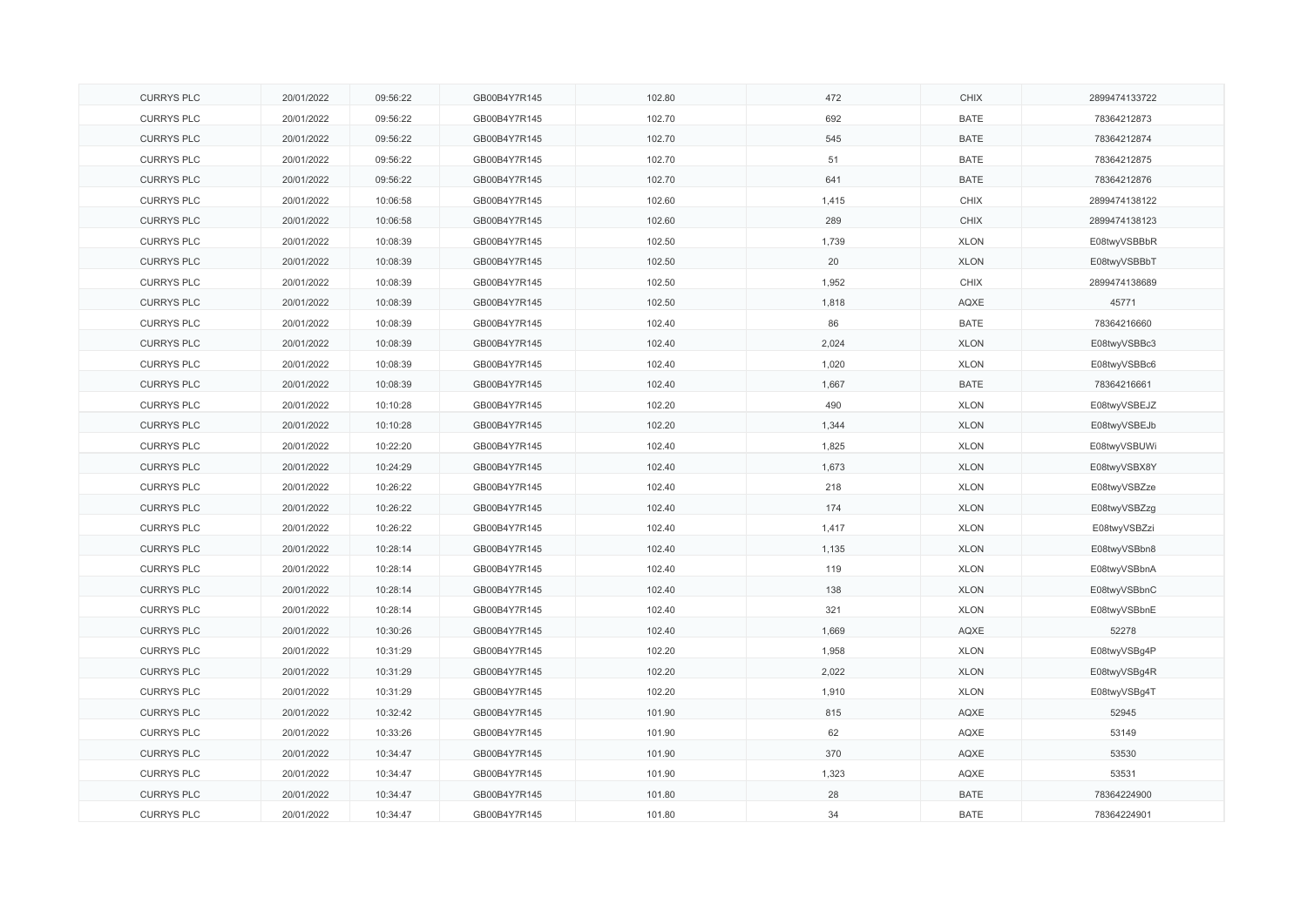| <b>CURRYS PLC</b> | 20/01/2022 | 10:34:47 | GB00B4Y7R145 | 101.80 | 581   | <b>BATE</b> | 78364224902   |
|-------------------|------------|----------|--------------|--------|-------|-------------|---------------|
| <b>CURRYS PLC</b> | 20/01/2022 | 10:34:47 | GB00B4Y7R145 | 101.80 | 1,314 | <b>BATE</b> | 78364224903   |
| <b>CURRYS PLC</b> | 20/01/2022 | 10:34:47 | GB00B4Y7R145 | 101.80 | 2,142 | CHIX        | 2899474148142 |
| <b>CURRYS PLC</b> | 20/01/2022 | 10:37:36 | GB00B4Y7R145 | 101.50 | 202   | <b>XLON</b> | E08twyVSBnKj  |
| <b>CURRYS PLC</b> | 20/01/2022 | 10:37:36 | GB00B4Y7R145 | 101.50 | 1,475 | <b>XLON</b> | E08twyVSBnKl  |
| <b>CURRYS PLC</b> | 20/01/2022 | 10:47:49 | GB00B4Y7R145 | 101.30 | 1,524 | <b>CHIX</b> | 2899474153002 |
| <b>CURRYS PLC</b> | 20/01/2022 | 10:47:49 | GB00B4Y7R145 | 101.30 | 129   | <b>CHIX</b> | 2899474153003 |
| <b>CURRYS PLC</b> | 20/01/2022 | 10:47:49 | GB00B4Y7R145 | 101.30 | 1,585 | CHIX        | 2899474153004 |
| <b>CURRYS PLC</b> | 20/01/2022 | 10:47:49 | GB00B4Y7R145 | 101.30 | 150   | <b>CHIX</b> | 2899474153005 |
| <b>CURRYS PLC</b> | 20/01/2022 | 10:47:49 | GB00B4Y7R145 | 101.30 | 803   | <b>XLON</b> | E08twyVSBxVT  |
| <b>CURRYS PLC</b> | 20/01/2022 | 10:47:49 | GB00B4Y7R145 | 101.30 | 1,436 | <b>XLON</b> | E08twyVSBxVV  |
| <b>CURRYS PLC</b> | 20/01/2022 | 10:47:49 | GB00B4Y7R145 | 101.30 | 2,318 | <b>XLON</b> | E08twyVSBxVX  |
| <b>CURRYS PLC</b> | 20/01/2022 | 10:47:49 | GB00B4Y7R145 | 101.20 | 151   | <b>XLON</b> | E08twyVSBxWA  |
| <b>CURRYS PLC</b> | 20/01/2022 | 10:47:49 | GB00B4Y7R145 | 101.20 | 383   | <b>XLON</b> | E08twyVSBxWF  |
| <b>CURRYS PLC</b> | 20/01/2022 | 10:47:49 | GB00B4Y7R145 | 101.20 | 1,809 | <b>XLON</b> | E08twyVSBxWI  |
| <b>CURRYS PLC</b> | 20/01/2022 | 11:00:51 | GB00B4Y7R145 | 100.80 | 2,029 | <b>XLON</b> | E08twyVSCCGX  |
| <b>CURRYS PLC</b> | 20/01/2022 | 11:00:51 | GB00B4Y7R145 | 100.80 | 1,903 | <b>XLON</b> | E08twyVSCCGZ  |
| <b>CURRYS PLC</b> | 20/01/2022 | 11:00:51 | GB00B4Y7R145 | 100.80 | 796   | <b>BATE</b> | 78364232467   |
| <b>CURRYS PLC</b> | 20/01/2022 | 11:00:51 | GB00B4Y7R145 | 100.80 | 1,147 | <b>BATE</b> | 78364232468   |
| <b>CURRYS PLC</b> | 20/01/2022 | 11:02:41 | GB00B4Y7R145 | 100.80 | 5,823 | <b>CHIX</b> | 2899474158301 |
| <b>CURRYS PLC</b> | 20/01/2022 | 11:09:16 | GB00B4Y7R145 | 100.70 | 2,285 | <b>CHIX</b> | 2899474160945 |
| <b>CURRYS PLC</b> | 20/01/2022 | 11:09:16 | GB00B4Y7R145 | 100.70 | 2,315 | AQXE        | 63246         |
| <b>CURRYS PLC</b> | 20/01/2022 | 11:09:16 | GB00B4Y7R145 | 100.60 | 105   | AQXE        | 63247         |
| <b>CURRYS PLC</b> | 20/01/2022 | 11:09:16 | GB00B4Y7R145 | 100.60 | 2,160 | AQXE        | 63248         |
| <b>CURRYS PLC</b> | 20/01/2022 | 11:15:03 | GB00B4Y7R145 | 100.60 | 611   | CHIX        | 2899474162724 |
| <b>CURRYS PLC</b> | 20/01/2022 | 11:15:03 | GB00B4Y7R145 | 100.60 | 1,140 | <b>CHIX</b> | 2899474162725 |
| <b>CURRYS PLC</b> | 20/01/2022 | 11:15:03 | GB00B4Y7R145 | 100.50 | 2,258 | <b>XLON</b> | E08twyVSCV0T  |
| <b>CURRYS PLC</b> | 20/01/2022 | 11:15:03 | GB00B4Y7R145 | 100.50 | 2,102 | <b>XLON</b> | E08twyVSCV0V  |
| <b>CURRYS PLC</b> | 20/01/2022 | 11:27:02 | GB00B4Y7R145 | 100.80 | 29    | AQXE        | 68112         |
| <b>CURRYS PLC</b> | 20/01/2022 | 11:27:02 | GB00B4Y7R145 | 100.80 | 1,814 | AQXE        | 68113         |
| <b>CURRYS PLC</b> | 20/01/2022 | 11:29:00 | GB00B4Y7R145 | 100.80 | 1,144 | AQXE        | 68641         |
| <b>CURRYS PLC</b> | 20/01/2022 | 11:29:00 | GB00B4Y7R145 | 100.80 | 619   | AQXE        | 68642         |
| <b>CURRYS PLC</b> | 20/01/2022 | 11:29:44 | GB00B4Y7R145 | 100.60 | 49    | <b>BATE</b> | 78364241204   |
| <b>CURRYS PLC</b> | 20/01/2022 | 11:29:44 | GB00B4Y7R145 | 100.60 | 3,826 | <b>BATE</b> | 78364241205   |
| <b>CURRYS PLC</b> | 20/01/2022 | 11:29:44 | GB00B4Y7R145 | 100.60 | 2,115 | AQXE        | 68821         |
| <b>CURRYS PLC</b> | 20/01/2022 | 11:32:00 | GB00B4Y7R145 | 100.50 | 2,069 | CHIX        | 2899474168988 |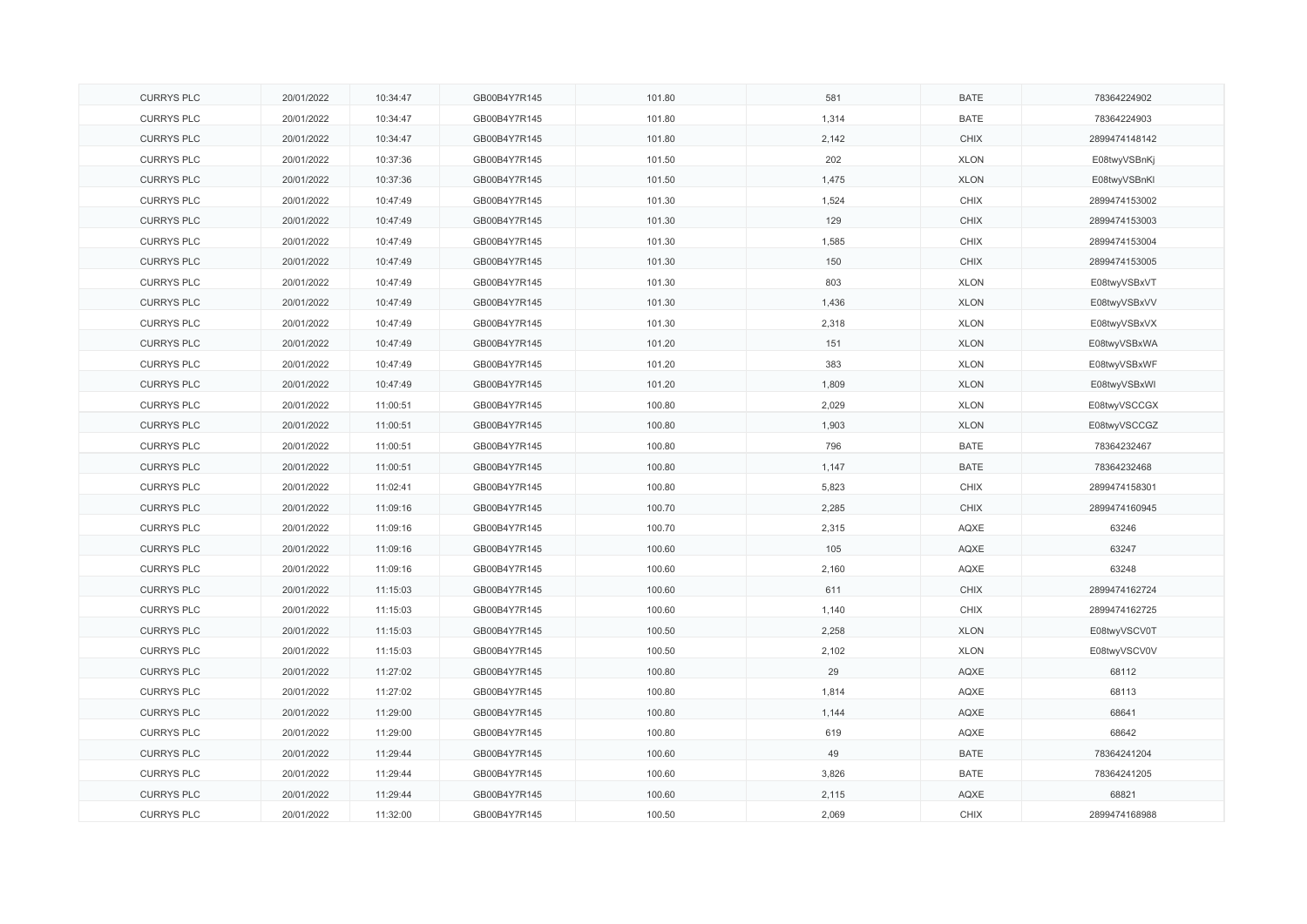| <b>CURRYS PLC</b> | 20/01/2022 | 11:33:19 | GB00B4Y7R145 | 100.50 | 767          | AQXE        | 69670         |
|-------------------|------------|----------|--------------|--------|--------------|-------------|---------------|
| <b>CURRYS PLC</b> | 20/01/2022 | 11:33:19 | GB00B4Y7R145 | 100.50 | 164          | AQXE        | 69671         |
| <b>CURRYS PLC</b> | 20/01/2022 | 11:40:43 | GB00B4Y7R145 | 100.50 | 1,704        | <b>XLON</b> | E08twyVSCzwf  |
| <b>CURRYS PLC</b> | 20/01/2022 | 11:41:43 | GB00B4Y7R145 | 100.40 | 624          | AQXE        | 71807         |
| <b>CURRYS PLC</b> | 20/01/2022 | 11:41:43 | GB00B4Y7R145 | 100.40 | 1,171        | AQXE        | 71808         |
| <b>CURRYS PLC</b> | 20/01/2022 | 11:41:43 | GB00B4Y7R145 | 100.40 | 2,207        | <b>XLON</b> | E08twyVSD1Kj  |
| <b>CURRYS PLC</b> | 20/01/2022 | 11:41:43 | GB00B4Y7R145 | 100.40 | 2,181        | <b>XLON</b> | E08twyVSD1KI  |
| <b>CURRYS PLC</b> | 20/01/2022 | 11:41:43 | GB00B4Y7R145 | 100.40 | 3,021        | <b>XLON</b> | E08twyVSD1Kn  |
| <b>CURRYS PLC</b> | 20/01/2022 | 11:41:43 | GB00B4Y7R145 | 100.40 | 885          | <b>XLON</b> | E08twyVSD1Kp  |
| <b>CURRYS PLC</b> | 20/01/2022 | 11:42:27 | GB00B4Y7R145 | 100.20 | 1,408        | AQXE        | 71998         |
| <b>CURRYS PLC</b> | 20/01/2022 | 11:42:27 | GB00B4Y7R145 | 100.20 | 67           | AQXE        | 72000         |
| <b>CURRYS PLC</b> | 20/01/2022 | 11:42:27 | GB00B4Y7R145 | 100.20 | 316          | AQXE        | 72001         |
| <b>CURRYS PLC</b> | 20/01/2022 | 11:42:27 | GB00B4Y7R145 | 100.20 | 79           | AQXE        | 72002         |
| <b>CURRYS PLC</b> | 20/01/2022 | 11:50:43 | GB00B4Y7R145 | 100.30 | 2,400        | CHIX        | 2899474175397 |
| <b>CURRYS PLC</b> | 20/01/2022 | 11:50:43 | GB00B4Y7R145 | 100.30 | 655          | CHIX        | 2899474175398 |
| <b>CURRYS PLC</b> | 20/01/2022 | 11:50:43 | GB00B4Y7R145 | 100.30 | 1,191        | CHIX        | 2899474175399 |
| <b>CURRYS PLC</b> | 20/01/2022 | 11:50:43 | GB00B4Y7R145 | 100.30 | 545          | CHIX        | 2899474175400 |
| <b>CURRYS PLC</b> | 20/01/2022 | 11:50:43 | GB00B4Y7R145 | 100.30 | 655          | CHIX        | 2899474175401 |
| <b>CURRYS PLC</b> | 20/01/2022 | 11:50:43 | GB00B4Y7R145 | 100.30 | 1,200        | <b>CHIX</b> | 2899474175402 |
| <b>CURRYS PLC</b> | 20/01/2022 | 11:50:43 | GB00B4Y7R145 | 100.30 | 2,528        | <b>XLON</b> | E08twyVSDAjG  |
| <b>CURRYS PLC</b> | 20/01/2022 | 11:50:43 | GB00B4Y7R145 | 100.30 | 648          | CHIX        | 2899474175403 |
| <b>CURRYS PLC</b> | 20/01/2022 | 11:51:58 | GB00B4Y7R145 | 100.20 | 1,796        | <b>XLON</b> | E08twyVSDBxT  |
| <b>CURRYS PLC</b> | 20/01/2022 | 12:01:29 | GB00B4Y7R145 | 100.10 | 2,477        | AQXE        | 76359         |
| <b>CURRYS PLC</b> | 20/01/2022 | 12:01:29 | GB00B4Y7R145 | 100.10 | 865          | <b>XLON</b> | E08twyVSDL39  |
| <b>CURRYS PLC</b> | 20/01/2022 | 12:01:29 | GB00B4Y7R145 | 100.10 | 1,200        | <b>XLON</b> | E08twyVSDL3B  |
| <b>CURRYS PLC</b> | 20/01/2022 | 12:01:29 | GB00B4Y7R145 | 100.10 | 1,200        | <b>XLON</b> | E08twyVSDL3D  |
| <b>CURRYS PLC</b> | 20/01/2022 | 12:01:29 | GB00B4Y7R145 | 100.10 | 1,136        | <b>XLON</b> | E08twyVSDL3F  |
| <b>CURRYS PLC</b> | 20/01/2022 | 12:01:29 | GB00B4Y7R145 | 100.10 | $\mathbf{1}$ | <b>XLON</b> | E08twyVSDL3J  |
| <b>CURRYS PLC</b> | 20/01/2022 | 12:01:29 | GB00B4Y7R145 | 100.10 | 2,493        | <b>XLON</b> | E08twyVSDL3L  |
| <b>CURRYS PLC</b> | 20/01/2022 | 12:10:20 | GB00B4Y7R145 | 99.95  | 2,218        | <b>XLON</b> | E08twyVSDUSH  |
| <b>CURRYS PLC</b> | 20/01/2022 | 12:10:20 | GB00B4Y7R145 | 99.95  | 3,031        | <b>XLON</b> | E08twyVSDUSL  |
| <b>CURRYS PLC</b> | 20/01/2022 | 12:10:20 | GB00B4Y7R145 | 99.95  | 2,139        | <b>XLON</b> | E08twyVSDUSN  |
| <b>CURRYS PLC</b> | 20/01/2022 | 12:10:20 | GB00B4Y7R145 | 99.90  | 1,853        | <b>XLON</b> | E08twyVSDUSx  |
| <b>CURRYS PLC</b> | 20/01/2022 | 12:10:20 | GB00B4Y7R145 | 99.90  | 697          | <b>XLON</b> | E08twyVSDUT0  |
| <b>CURRYS PLC</b> | 20/01/2022 | 12:14:13 | GB00B4Y7R145 | 100.30 | 2,757        | <b>XLON</b> | E08twyVSDYHr  |
| <b>CURRYS PLC</b> | 20/01/2022 | 12:22:15 | GB00B4Y7R145 | 100.40 | 1,647        | CHIX        | 2899474185206 |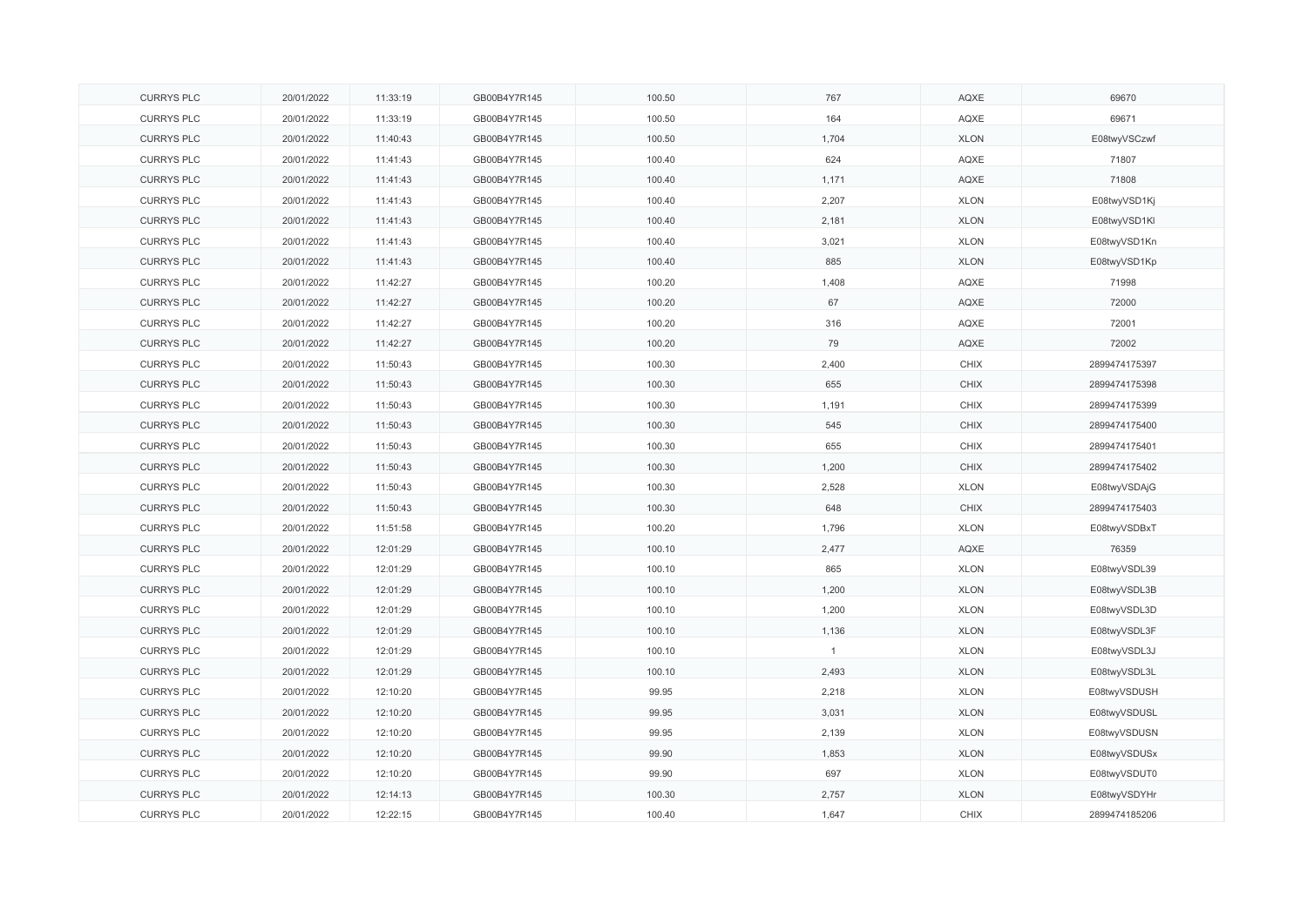| <b>CURRYS PLC</b> | 20/01/2022 | 12:24:42 | GB00B4Y7R145 | 100.50 | 8,803 | <b>XLON</b> | E08twyVSDhpK  |
|-------------------|------------|----------|--------------|--------|-------|-------------|---------------|
| <b>CURRYS PLC</b> | 20/01/2022 | 12:24:42 | GB00B4Y7R145 | 100.50 | 1,099 | <b>XLON</b> | E08twyVSDhpP  |
| <b>CURRYS PLC</b> | 20/01/2022 | 12:24:42 | GB00B4Y7R145 | 100.50 | 1,196 | <b>BATE</b> | 78364256035   |
| <b>CURRYS PLC</b> | 20/01/2022 | 12:24:42 | GB00B4Y7R145 | 100.50 | 1,204 | CHIX        | 2899474185810 |
| <b>CURRYS PLC</b> | 20/01/2022 | 12:24:42 | GB00B4Y7R145 | 100.50 | 648   | CHIX        | 2899474185811 |
| <b>CURRYS PLC</b> | 20/01/2022 | 12:24:42 | GB00B4Y7R145 | 100.50 | 2,390 | CHIX        | 2899474185812 |
| <b>CURRYS PLC</b> | 20/01/2022 | 12:28:42 | GB00B4Y7R145 | 100.30 | 330   | CHIX        | 2899474186756 |
| <b>CURRYS PLC</b> | 20/01/2022 | 12:31:36 | GB00B4Y7R145 | 100.30 | 452   | CHIX        | 2899474187514 |
| <b>CURRYS PLC</b> | 20/01/2022 | 12:31:36 | GB00B4Y7R145 | 100.30 | 899   | <b>CHIX</b> | 2899474187515 |
| <b>CURRYS PLC</b> | 20/01/2022 | 12:31:36 | GB00B4Y7R145 | 100.30 | 292   | AQXE        | 83418         |
| <b>CURRYS PLC</b> | 20/01/2022 | 12:34:00 | GB00B4Y7R145 | 100.30 | 2,290 | AQXE        | 83929         |
| <b>CURRYS PLC</b> | 20/01/2022 | 12:34:00 | GB00B4Y7R145 | 100.30 | 2,612 | AQXE        | 83930         |
| <b>CURRYS PLC</b> | 20/01/2022 | 12:34:00 | GB00B4Y7R145 | 100.30 | 2,274 | <b>CHIX</b> | 2899474188303 |
| <b>CURRYS PLC</b> | 20/01/2022 | 12:38:11 | GB00B4Y7R145 | 100.00 | 1,871 | <b>XLON</b> | E08twyVSDta2  |
| <b>CURRYS PLC</b> | 20/01/2022 | 12:41:16 | GB00B4Y7R145 | 99.95  | 2,574 | <b>XLON</b> | E08twyVSDw7H  |
| <b>CURRYS PLC</b> | 20/01/2022 | 12:41:16 | GB00B4Y7R145 | 99.95  | 2,576 | <b>XLON</b> | E08twyVSDw7J  |
| <b>CURRYS PLC</b> | 20/01/2022 | 12:41:16 | GB00B4Y7R145 | 99.90  | 2,817 | <b>XLON</b> | E08twyVSDw7i  |
| <b>CURRYS PLC</b> | 20/01/2022 | 12:41:16 | GB00B4Y7R145 | 99.90  | 210   | <b>XLON</b> | E08twyVSDw7l  |
| <b>CURRYS PLC</b> | 20/01/2022 | 12:49:21 | GB00B4Y7R145 | 99.90  | 501   | AQXE        | 87676         |
| <b>CURRYS PLC</b> | 20/01/2022 | 12:50:03 | GB00B4Y7R145 | 99.90  | 1,479 | AQXE        | 87864         |
| <b>CURRYS PLC</b> | 20/01/2022 | 12:50:03 | GB00B4Y7R145 | 99.90  | 428   | <b>BATE</b> | 78364262671   |
| <b>CURRYS PLC</b> | 20/01/2022 | 12:50:03 | GB00B4Y7R145 | 99.90  | 2,302 | <b>XLON</b> | E08twyVSE5TE  |
| <b>CURRYS PLC</b> | 20/01/2022 | 12:50:03 | GB00B4Y7R145 | 99.90  | 216   | <b>BATE</b> | 78364262672   |
| <b>CURRYS PLC</b> | 20/01/2022 | 12:50:03 | GB00B4Y7R145 | 99.90  | 174   | <b>XLON</b> | E08twyVSE5TH  |
| <b>CURRYS PLC</b> | 20/01/2022 | 12:50:03 | GB00B4Y7R145 | 99.90  | 1,821 | <b>BATE</b> | 78364262673   |
| <b>CURRYS PLC</b> | 20/01/2022 | 12:50:03 | GB00B4Y7R145 | 99.90  | $9\,$ | AQXE        | 87865         |
| <b>CURRYS PLC</b> | 20/01/2022 | 12:53:53 | GB00B4Y7R145 | 100.00 | 2,921 | <b>XLON</b> | E08twyVSE9Oi  |
| <b>CURRYS PLC</b> | 20/01/2022 | 12:53:53 | GB00B4Y7R145 | 99.95  | 1,061 | <b>XLON</b> | E08twyVSE9PG  |
| <b>CURRYS PLC</b> | 20/01/2022 | 12:53:53 | GB00B4Y7R145 | 99.95  | 2,078 | <b>XLON</b> | E08twyVSE9PN  |
| <b>CURRYS PLC</b> | 20/01/2022 | 13:03:13 | GB00B4Y7R145 | 100.10 | 1,650 | AQXE        | 90997         |
| <b>CURRYS PLC</b> | 20/01/2022 | 13:03:13 | GB00B4Y7R145 | 99.90  | 223   | AQXE        | 91000         |
| <b>CURRYS PLC</b> | 20/01/2022 | 13:04:54 | GB00B4Y7R145 | 100.10 | 1,691 | <b>XLON</b> | E08twyVSEJqT  |
| <b>CURRYS PLC</b> | 20/01/2022 | 13:05:12 | GB00B4Y7R145 | 100.00 | 103   | <b>BATE</b> | 78364266311   |
| <b>CURRYS PLC</b> | 20/01/2022 | 13:05:12 | GB00B4Y7R145 | 100.00 | 541   | <b>BATE</b> | 78364266312   |
| <b>CURRYS PLC</b> | 20/01/2022 | 13:05:12 | GB00B4Y7R145 | 100.00 | 250   | <b>BATE</b> | 78364266313   |
| <b>CURRYS PLC</b> | 20/01/2022 | 13:05:12 | GB00B4Y7R145 | 100.00 | 453   | CHIX        | 2899474197720 |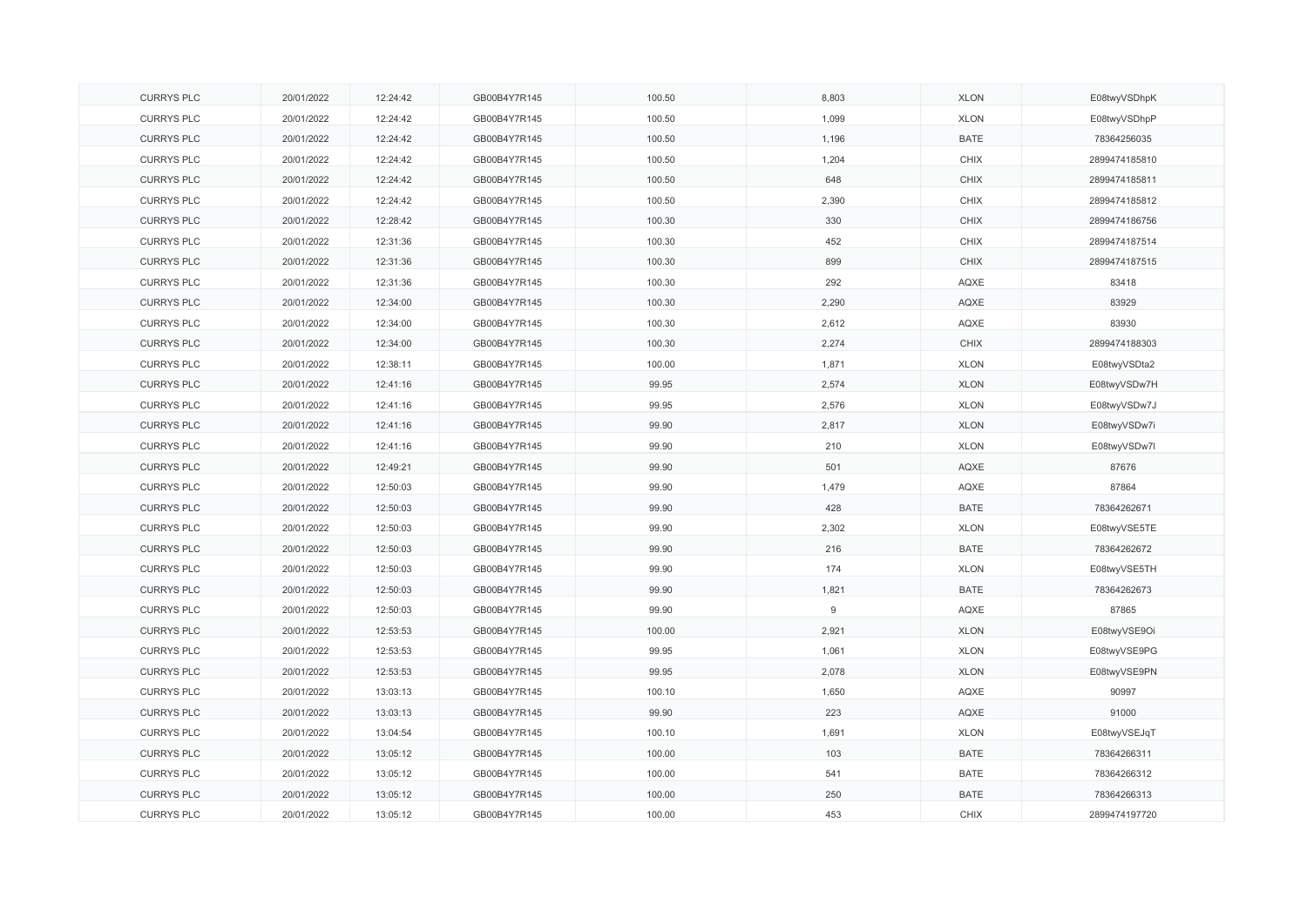| <b>CURRYS PLC</b> | 20/01/2022 | 13:05:12 | GB00B4Y7R145 | 100.00 | 338            | AQXE        | 91414         |
|-------------------|------------|----------|--------------|--------|----------------|-------------|---------------|
| <b>CURRYS PLC</b> | 20/01/2022 | 13:05:22 | GB00B4Y7R145 | 100.00 | 1,465          | AQXE        | 91443         |
| <b>CURRYS PLC</b> | 20/01/2022 | 13:05:22 | GB00B4Y7R145 | 100.00 | 7,399          | <b>XLON</b> | E08twyVSEKP0  |
| <b>CURRYS PLC</b> | 20/01/2022 | 13:05:22 | GB00B4Y7R145 | 100.00 | 122            | CHIX        | 2899474197756 |
| <b>CURRYS PLC</b> | 20/01/2022 | 13:05:22 | GB00B4Y7R145 | 100.00 | 1,211          | <b>CHIX</b> | 2899474197757 |
| <b>CURRYS PLC</b> | 20/01/2022 | 13:05:36 | GB00B4Y7R145 | 99.85  | 1,820          | <b>XLON</b> | E08twyVSEKI8  |
| <b>CURRYS PLC</b> | 20/01/2022 | 13:16:04 | GB00B4Y7R145 | 99.95  | 447            | <b>BATE</b> | 78364268954   |
| <b>CURRYS PLC</b> | 20/01/2022 | 13:18:00 | GB00B4Y7R145 | 100.00 | 175            | AQXE        | 94303         |
| <b>CURRYS PLC</b> | 20/01/2022 | 13:19:56 | GB00B4Y7R145 | 100.00 | 616            | <b>BATE</b> | 78364269908   |
| <b>CURRYS PLC</b> | 20/01/2022 | 13:19:56 | GB00B4Y7R145 | 100.00 | 1,232          | <b>CHIX</b> | 2899474201968 |
| <b>CURRYS PLC</b> | 20/01/2022 | 13:19:56 | GB00B4Y7R145 | 100.00 | 3,188          | <b>XLON</b> | E08twyVSEYEa  |
| <b>CURRYS PLC</b> | 20/01/2022 | 13:19:56 | GB00B4Y7R145 | 100.00 | 5,102          | <b>XLON</b> | E08twyVSEYEY  |
| <b>CURRYS PLC</b> | 20/01/2022 | 13:19:56 | GB00B4Y7R145 | 100.00 | 1,075          | <b>XLON</b> | E08twyVSEYEm  |
| <b>CURRYS PLC</b> | 20/01/2022 | 13:19:56 | GB00B4Y7R145 | 100.00 | 168            | <b>XLON</b> | E08twyVSEYEo  |
| <b>CURRYS PLC</b> | 20/01/2022 | 13:19:56 | GB00B4Y7R145 | 100.00 | 3,305          | <b>XLON</b> | E08twyVSEYEx  |
| <b>CURRYS PLC</b> | 20/01/2022 | 13:19:56 | GB00B4Y7R145 | 100.00 | 950            | CHIX        | 2899474201970 |
| <b>CURRYS PLC</b> | 20/01/2022 | 13:19:56 | GB00B4Y7R145 | 100.00 | 877            | <b>BATE</b> | 78364269909   |
| <b>CURRYS PLC</b> | 20/01/2022 | 13:31:34 | GB00B4Y7R145 | 100.10 | 21             | <b>XLON</b> | E08twyVSEIDI  |
| <b>CURRYS PLC</b> | 20/01/2022 | 13:31:34 | GB00B4Y7R145 | 100.10 | 986            | <b>XLON</b> | E08twyVSEIDn  |
| <b>CURRYS PLC</b> | 20/01/2022 | 13:31:34 | GB00B4Y7R145 | 100.10 | 949            | <b>XLON</b> | E08twyVSEIDp  |
| <b>CURRYS PLC</b> | 20/01/2022 | 13:32:17 | GB00B4Y7R145 | 100.10 | 496            | AQXE        | 97708         |
| <b>CURRYS PLC</b> | 20/01/2022 | 13:32:17 | GB00B4Y7R145 | 100.10 | $\overline{7}$ | CHIX        | 2899474206259 |
| <b>CURRYS PLC</b> | 20/01/2022 | 13:32:17 | GB00B4Y7R145 | 100.10 | 37             | <b>XLON</b> | E08twyVSEmrC  |
| <b>CURRYS PLC</b> | 20/01/2022 | 13:32:17 | GB00B4Y7R145 | 100.10 | 222            | <b>XLON</b> | E08twyVSEmrE  |
| <b>CURRYS PLC</b> | 20/01/2022 | 13:32:17 | GB00B4Y7R145 | 100.10 | 260            | <b>XLON</b> | E08twyVSEmrG  |
| <b>CURRYS PLC</b> | 20/01/2022 | 13:32:17 | GB00B4Y7R145 | 100.10 | 817            | <b>XLON</b> | E08twyVSEmrl  |
| <b>CURRYS PLC</b> | 20/01/2022 | 13:33:40 | GB00B4Y7R145 | 100.10 | 1,863          | <b>XLON</b> | E08twyVSEpaf  |
| <b>CURRYS PLC</b> | 20/01/2022 | 13:35:17 | GB00B4Y7R145 | 100.10 | 491            | CHIX        | 2899474207183 |
| <b>CURRYS PLC</b> | 20/01/2022 | 13:35:17 | GB00B4Y7R145 | 100.10 | 201            | <b>CHIX</b> | 2899474207184 |
| <b>CURRYS PLC</b> | 20/01/2022 | 13:35:17 | GB00B4Y7R145 | 100.10 | 100            | <b>XLON</b> | E08twyVSEso2  |
| <b>CURRYS PLC</b> | 20/01/2022 | 13:35:17 | GB00B4Y7R145 | 100.10 | 292            | <b>XLON</b> | E08twyVSEso4  |
| <b>CURRYS PLC</b> | 20/01/2022 | 13:35:17 | GB00B4Y7R145 | 100.10 | 764            | <b>XLON</b> | E08twyVSEso6  |
| <b>CURRYS PLC</b> | 20/01/2022 | 13:35:17 | GB00B4Y7R145 | 100.00 | 1,228          | <b>XLON</b> | E08twyVSEsob  |
| <b>CURRYS PLC</b> | 20/01/2022 | 13:35:17 | GB00B4Y7R145 | 100.00 | 3,608          | <b>XLON</b> | E08twyVSEsod  |
| <b>CURRYS PLC</b> | 20/01/2022 | 13:35:17 | GB00B4Y7R145 | 100.00 | 3,209          | <b>XLON</b> | E08twyVSEsof  |
| <b>CURRYS PLC</b> | 20/01/2022 | 13:35:17 | GB00B4Y7R145 | 100.00 | 3,102          | <b>CHIX</b> | 2899474207187 |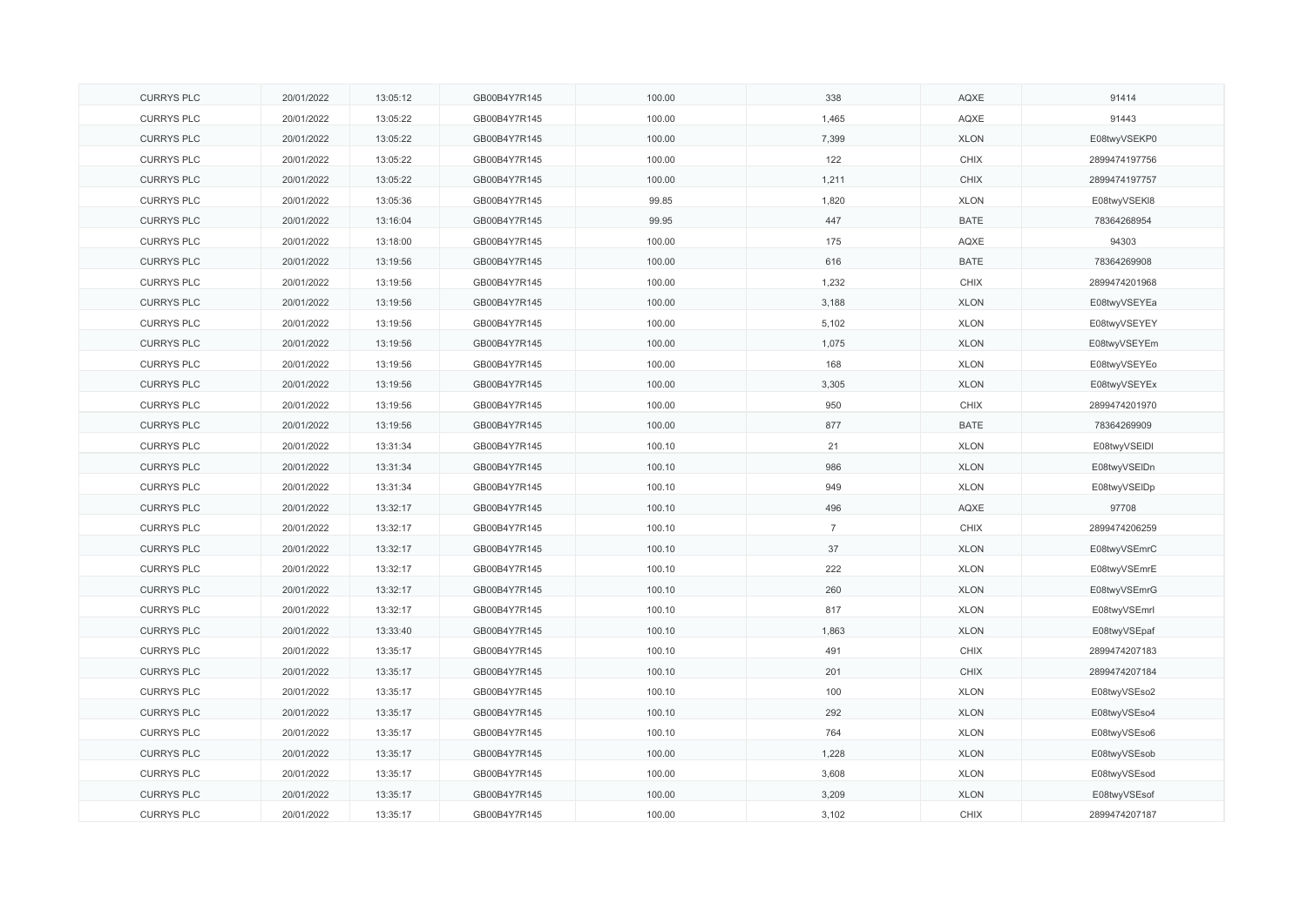| <b>CURRYS PLC</b> | 20/01/2022 | 13:35:17 | GB00B4Y7R145 | 100.00 | 3,058 | CHIX        | 2899474207188 |
|-------------------|------------|----------|--------------|--------|-------|-------------|---------------|
| <b>CURRYS PLC</b> | 20/01/2022 | 13:36:44 | GB00B4Y7R145 | 100.00 | 2,069 | <b>BATE</b> | 78364274686   |
| <b>CURRYS PLC</b> | 20/01/2022 | 13:42:10 | GB00B4Y7R145 | 100.00 | 462   | AQXE        | 100304        |
| <b>CURRYS PLC</b> | 20/01/2022 | 13:45:03 | GB00B4Y7R145 | 100.00 | 500   | AQXE        | 101033        |
| <b>CURRYS PLC</b> | 20/01/2022 | 13:47:03 | GB00B4Y7R145 | 100.00 | 500   | AQXE        | 101545        |
| <b>CURRYS PLC</b> | 20/01/2022 | 13:50:52 | GB00B4Y7R145 | 100.00 | 223   | AQXE        | 102668        |
| <b>CURRYS PLC</b> | 20/01/2022 | 13:51:45 | GB00B4Y7R145 | 100.00 | 123   | AQXE        | 103036        |
| <b>CURRYS PLC</b> | 20/01/2022 | 13:54:44 | GB00B4Y7R145 | 100.00 | 586   | <b>BATE</b> | 78364280263   |
| <b>CURRYS PLC</b> | 20/01/2022 | 13:55:16 | GB00B4Y7R145 | 100.00 | 730   | <b>XLON</b> | E08twyVSFKLd  |
| <b>CURRYS PLC</b> | 20/01/2022 | 13:55:16 | GB00B4Y7R145 | 100.00 | 2,854 | <b>XLON</b> | E08twyVSFKLf  |
| <b>CURRYS PLC</b> | 20/01/2022 | 13:55:16 | GB00B4Y7R145 | 100.00 | 3,349 | <b>XLON</b> | E08twyVSFKLh  |
| <b>CURRYS PLC</b> | 20/01/2022 | 13:55:16 | GB00B4Y7R145 | 100.00 | 5,748 | <b>XLON</b> | E08twyVSFKLI  |
| <b>CURRYS PLC</b> | 20/01/2022 | 13:55:16 | GB00B4Y7R145 | 100.00 | 6,143 | <b>XLON</b> | E08twyVSFKLn  |
| <b>CURRYS PLC</b> | 20/01/2022 | 13:55:16 | GB00B4Y7R145 | 100.00 | 694   | <b>BATE</b> | 78364280455   |
| <b>CURRYS PLC</b> | 20/01/2022 | 13:55:16 | GB00B4Y7R145 | 100.00 | 742   | <b>BATE</b> | 78364280456   |
| <b>CURRYS PLC</b> | 20/01/2022 | 13:55:16 | GB00B4Y7R145 | 100.00 | 1,387 | CHIX        | 2899474214470 |
| <b>CURRYS PLC</b> | 20/01/2022 | 13:55:16 | GB00B4Y7R145 | 100.00 | 1,483 | <b>CHIX</b> | 2899474214471 |
| <b>CURRYS PLC</b> | 20/01/2022 | 13:55:16 | GB00B4Y7R145 | 100.00 | 1,497 | <b>XLON</b> | E08twyVSFKMG  |
| <b>CURRYS PLC</b> | 20/01/2022 | 13:57:57 | GB00B4Y7R145 | 100.00 | 280   | <b>XLON</b> | E08twyVSFNnx  |
| <b>CURRYS PLC</b> | 20/01/2022 | 13:57:57 | GB00B4Y7R145 | 100.00 | 1,628 | <b>XLON</b> | E08twyVSFNo0  |
| <b>CURRYS PLC</b> | 20/01/2022 | 14:06:59 | GB00B4Y7R145 | 100.30 | 227   | <b>XLON</b> | E08twyVSFcXN  |
| <b>CURRYS PLC</b> | 20/01/2022 | 14:06:59 | GB00B4Y7R145 | 100.30 | 105   | <b>XLON</b> | E08twyVSFcXP  |
| <b>CURRYS PLC</b> | 20/01/2022 | 14:06:59 | GB00B4Y7R145 | 100.30 | 1,566 | <b>XLON</b> | E08twyVSFcXR  |
| <b>CURRYS PLC</b> | 20/01/2022 | 14:06:59 | GB00B4Y7R145 | 100.30 | 46    | <b>XLON</b> | E08twyVSFcXT  |
| <b>CURRYS PLC</b> | 20/01/2022 | 14:08:18 | GB00B4Y7R145 | 100.30 | 1,205 | <b>XLON</b> | E08twyVSFdoQ  |
| <b>CURRYS PLC</b> | 20/01/2022 | 14:08:18 | GB00B4Y7R145 | 100.30 | 219   | <b>XLON</b> | E08twyVSFdoS  |
| <b>CURRYS PLC</b> | 20/01/2022 | 14:08:18 | GB00B4Y7R145 | 100.30 | 404   | <b>XLON</b> | E08twyVSFdod  |
| <b>CURRYS PLC</b> | 20/01/2022 | 14:09:24 | GB00B4Y7R145 | 100.30 | 1,726 | <b>XLON</b> | E08twyVSFeuS  |
| <b>CURRYS PLC</b> | 20/01/2022 | 14:10:07 | GB00B4Y7R145 | 100.10 | 3,145 | <b>XLON</b> | E08twyVSFgVh  |
| <b>CURRYS PLC</b> | 20/01/2022 | 14:10:07 | GB00B4Y7R145 | 100.10 | 3,080 | <b>XLON</b> | E08twyVSFgVn  |
| <b>CURRYS PLC</b> | 20/01/2022 | 14:10:10 | GB00B4Y7R145 | 100.10 | 2,680 | AQXE        | 108584        |
| <b>CURRYS PLC</b> | 20/01/2022 | 14:10:10 | GB00B4Y7R145 | 100.10 | 2,974 | CHIX        | 2899474220082 |
| <b>CURRYS PLC</b> | 20/01/2022 | 14:10:28 | GB00B4Y7R145 | 100.10 | 599   | AQXE        | 108698        |
| <b>CURRYS PLC</b> | 20/01/2022 | 14:10:28 | GB00B4Y7R145 | 100.10 | 1,436 | AQXE        | 108699        |
| <b>CURRYS PLC</b> | 20/01/2022 | 14:11:01 | GB00B4Y7R145 | 100.10 | 1,580 | AQXE        | 108860        |
| <b>CURRYS PLC</b> | 20/01/2022 | 14:11:13 | GB00B4Y7R145 | 100.10 | 1,819 | <b>XLON</b> | E08twyVSFic9  |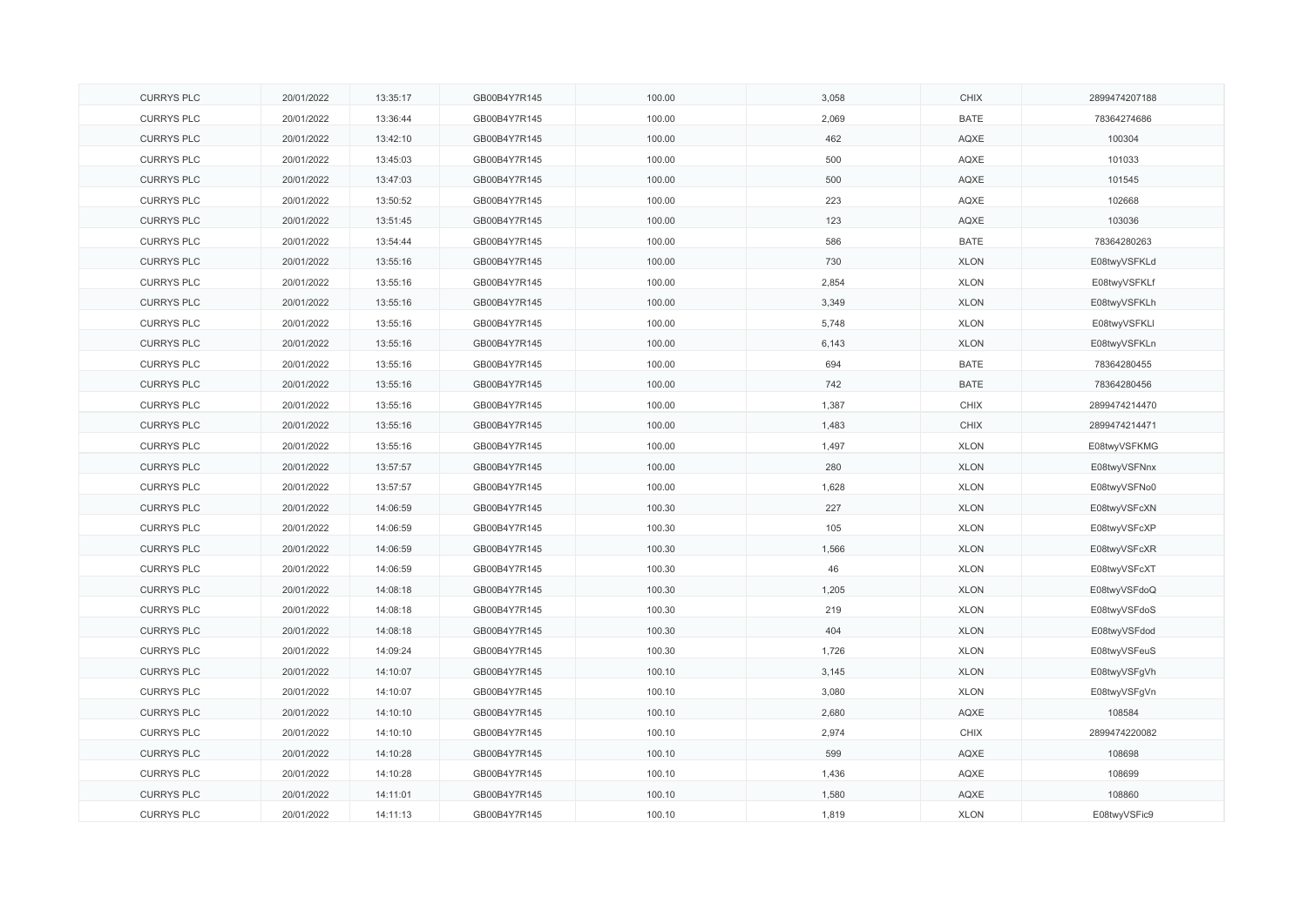| <b>CURRYS PLC</b> | 20/01/2022 | 14:13:09 | GB00B4Y7R145 | 100.10 | 1,394 | <b>XLON</b> | E08twyVSFIT3 |
|-------------------|------------|----------|--------------|--------|-------|-------------|--------------|
| <b>CURRYS PLC</b> | 20/01/2022 | 14:17:04 | GB00B4Y7R145 | 99.90  | 3,334 | <b>XLON</b> | E08twyVSFrwr |
| <b>CURRYS PLC</b> | 20/01/2022 | 14:17:04 | GB00B4Y7R145 | 99.85  | 4,204 | <b>XLON</b> | E08twyVSFrxP |
| <b>CURRYS PLC</b> | 20/01/2022 | 14:17:05 | GB00B4Y7R145 | 99.85  | 6     | <b>XLON</b> | E08twyVSFrzW |
| <b>CURRYS PLC</b> | 20/01/2022 | 14:25:03 | GB00B4Y7R145 | 99.75  | 4,231 | <b>XLON</b> | E08twyVSG2Wy |
| <b>CURRYS PLC</b> | 20/01/2022 | 14:25:03 | GB00B4Y7R145 | 99.75  | 2,853 | <b>XLON</b> | E08twyVSG2X0 |
| <b>CURRYS PLC</b> | 20/01/2022 | 14:25:03 | GB00B4Y7R145 | 99.75  | 4,741 | <b>XLON</b> | E08twyVSG2X2 |
| <b>CURRYS PLC</b> | 20/01/2022 | 14:27:15 | GB00B4Y7R145 | 99.70  | 479   | <b>XLON</b> | E08twyVSG5b7 |
| <b>CURRYS PLC</b> | 20/01/2022 | 14:27:16 | GB00B4Y7R145 | 99.70  | 502   | <b>XLON</b> | E08twyVSG5c8 |
| <b>CURRYS PLC</b> | 20/01/2022 | 14:27:16 | GB00B4Y7R145 | 99.70  | 3,469 | <b>XLON</b> | E08twyVSG5cA |
| <b>CURRYS PLC</b> | 20/01/2022 | 14:30:07 | GB00B4Y7R145 | 99.80  | 4,759 | <b>XLON</b> | E08twyVSGBfw |
| <b>CURRYS PLC</b> | 20/01/2022 | 14:30:07 | GB00B4Y7R145 | 99.80  | 2,404 | <b>XLON</b> | E08twyVSGBfy |
| <b>CURRYS PLC</b> | 20/01/2022 | 14:30:07 | GB00B4Y7R145 | 99.80  | 773   | <b>XLON</b> | E08twyVSGBg0 |
| <b>CURRYS PLC</b> | 20/01/2022 | 14:30:07 | GB00B4Y7R145 | 99.80  | 1,054 | <b>XLON</b> | E08twyVSGBg2 |
| <b>CURRYS PLC</b> | 20/01/2022 | 14:39:23 | GB00B4Y7R145 | 100.10 | 1,655 | AQXE        | 122112       |
| <b>CURRYS PLC</b> | 20/01/2022 | 14:39:23 | GB00B4Y7R145 | 100.10 | 91    | AQXE        | 122113       |
| <b>CURRYS PLC</b> | 20/01/2022 | 14:40:11 | GB00B4Y7R145 | 100.10 | 1,659 | AQXE        | 122567       |
| <b>CURRYS PLC</b> | 20/01/2022 | 14:40:57 | GB00B4Y7R145 | 100.20 | 1,671 | <b>XLON</b> | E08twyVSGov4 |
| <b>CURRYS PLC</b> | 20/01/2022 | 14:40:57 | GB00B4Y7R145 | 100.20 | 67    | <b>XLON</b> | E08twyVSGovD |
| <b>CURRYS PLC</b> | 20/01/2022 | 14:41:49 | GB00B4Y7R145 | 100.80 | 1,852 | <b>XLON</b> | E08twyVSGs2D |
| <b>CURRYS PLC</b> | 20/01/2022 | 14:42:00 | GB00B4Y7R145 | 100.70 | 2,730 | <b>XLON</b> | E08twyVSGsOg |
| <b>CURRYS PLC</b> | 20/01/2022 | 14:42:00 | GB00B4Y7R145 | 100.70 | 3,231 | <b>XLON</b> | E08twyVSGsOi |
| <b>CURRYS PLC</b> | 20/01/2022 | 14:42:00 | GB00B4Y7R145 | 100.70 | 1,124 | <b>XLON</b> | E08twyVSGsOk |
| <b>CURRYS PLC</b> | 20/01/2022 | 14:42:00 | GB00B4Y7R145 | 100.70 | 3,231 | <b>XLON</b> | E08twyVSGsOm |
| <b>CURRYS PLC</b> | 20/01/2022 | 14:42:00 | GB00B4Y7R145 | 100.70 | 4,667 | <b>XLON</b> | E08twyVSGsOq |
| <b>CURRYS PLC</b> | 20/01/2022 | 14:42:00 | GB00B4Y7R145 | 100.70 | 1,124 | <b>XLON</b> | E08twyVSGsOs |
| <b>CURRYS PLC</b> | 20/01/2022 | 14:42:00 | GB00B4Y7R145 | 100.70 | 369   | <b>XLON</b> | E08twyVSGsOw |
| <b>CURRYS PLC</b> | 20/01/2022 | 14:42:00 | GB00B4Y7R145 | 100.70 | 925   | <b>XLON</b> | E08twyVSGsOy |
| <b>CURRYS PLC</b> | 20/01/2022 | 14:42:00 | GB00B4Y7R145 | 100.70 | 115   | <b>XLON</b> | E08twyVSGsP0 |
| <b>CURRYS PLC</b> | 20/01/2022 | 14:42:00 | GB00B4Y7R145 | 100.70 | 1,089 | <b>XLON</b> | E08twyVSGsP7 |
| <b>CURRYS PLC</b> | 20/01/2022 | 14:42:00 | GB00B4Y7R145 | 100.70 | 4,313 | <b>XLON</b> | E08twyVSGsQU |
| <b>CURRYS PLC</b> | 20/01/2022 | 14:44:03 | GB00B4Y7R145 | 100.50 | 1,200 | <b>XLON</b> | E08twyVSGyeM |
| <b>CURRYS PLC</b> | 20/01/2022 | 14:44:13 | GB00B4Y7R145 | 100.50 | 604   | <b>XLON</b> | E08twyVSGz8u |
| <b>CURRYS PLC</b> | 20/01/2022 | 14:54:17 | GB00B4Y7R145 | 100.90 | 1,721 | AQXE        | 130907       |
| <b>CURRYS PLC</b> | 20/01/2022 | 14:55:10 | GB00B4Y7R145 | 100.90 | 1,994 | <b>XLON</b> | E08twyVSHNO6 |
| <b>CURRYS PLC</b> | 20/01/2022 | 14:56:24 | GB00B4Y7R145 | 100.90 | 271   | <b>BATE</b> | 78364312612  |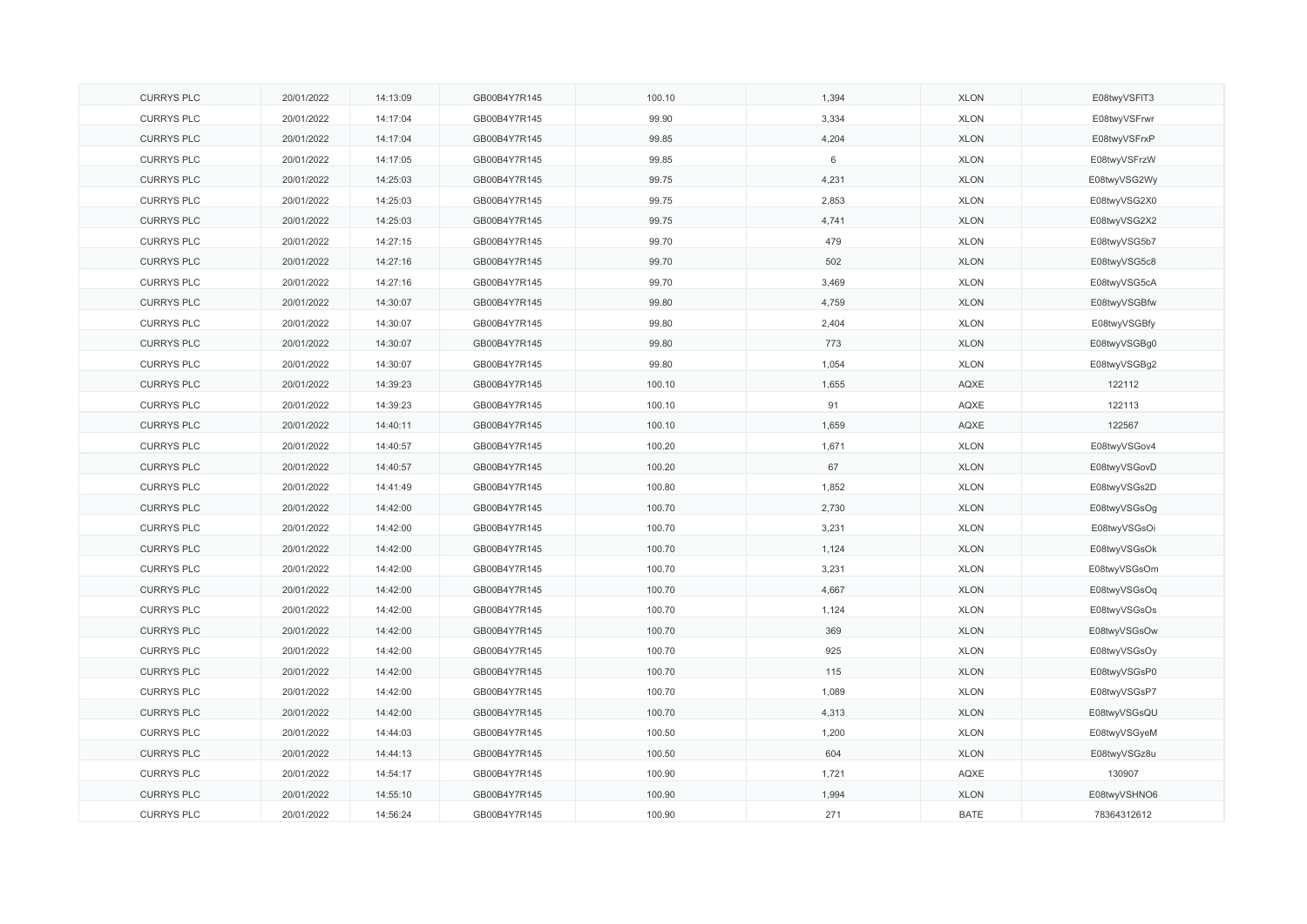| <b>CURRYS PLC</b> | 20/01/2022 | 14:56:24 | GB00B4Y7R145 | 100.90 | 1,005 | CHIX        | 2899474253274 |
|-------------------|------------|----------|--------------|--------|-------|-------------|---------------|
| <b>CURRYS PLC</b> | 20/01/2022 | 14:56:24 | GB00B4Y7R145 | 100.90 | 230   | <b>BATE</b> | 78364312613   |
| <b>CURRYS PLC</b> | 20/01/2022 | 14:56:24 | GB00B4Y7R145 | 100.90 | 1,005 | CHIX        | 2899474253275 |
| <b>CURRYS PLC</b> | 20/01/2022 | 14:56:24 | GB00B4Y7R145 | 100.90 | 1,092 | <b>XLON</b> | E08twyVSHQg6  |
| <b>CURRYS PLC</b> | 20/01/2022 | 14:56:24 | GB00B4Y7R145 | 100.90 | 811   | <b>XLON</b> | E08twyVSHQg8  |
| <b>CURRYS PLC</b> | 20/01/2022 | 14:56:24 | GB00B4Y7R145 | 100.90 | 5,945 | <b>XLON</b> | E08twyVSHQgC  |
| <b>CURRYS PLC</b> | 20/01/2022 | 14:56:24 | GB00B4Y7R145 | 100.90 | 55    | <b>XLON</b> | E08twyVSHQgE  |
| <b>CURRYS PLC</b> | 20/01/2022 | 14:56:24 | GB00B4Y7R145 | 100.90 | 3,545 | <b>XLON</b> | E08twyVSHQgG  |
| <b>CURRYS PLC</b> | 20/01/2022 | 14:56:24 | GB00B4Y7R145 | 100.90 | 2,682 | <b>XLON</b> | E08twyVSHQgN  |
| <b>CURRYS PLC</b> | 20/01/2022 | 14:56:24 | GB00B4Y7R145 | 100.90 | 1,005 | CHIX        | 2899474253276 |
| <b>CURRYS PLC</b> | 20/01/2022 | 14:56:24 | GB00B4Y7R145 | 100.90 | 1,060 | <b>XLON</b> | E08twyVSHQgo  |
| <b>CURRYS PLC</b> | 20/01/2022 | 15:04:22 | GB00B4Y7R145 | 101.20 | 294   | AQXE        | 136506        |
| <b>CURRYS PLC</b> | 20/01/2022 | 15:04:22 | GB00B4Y7R145 | 101.20 | 1,279 | AQXE        | 136507        |
| <b>CURRYS PLC</b> | 20/01/2022 | 15:05:08 | GB00B4Y7R145 | 101.20 | 1,904 | AQXE        | 136968        |
| <b>CURRYS PLC</b> | 20/01/2022 | 15:06:04 | GB00B4Y7R145 | 101.20 | 513   | AQXE        | 137510        |
| <b>CURRYS PLC</b> | 20/01/2022 | 15:06:21 | GB00B4Y7R145 | 101.20 | 1,079 | <b>CHIX</b> | 2899474261510 |
| <b>CURRYS PLC</b> | 20/01/2022 | 15:06:21 | GB00B4Y7R145 | 101.20 | 724   | <b>CHIX</b> | 2899474261511 |
| <b>CURRYS PLC</b> | 20/01/2022 | 15:07:09 | GB00B4Y7R145 | 101.20 | 1,243 | CHIX        | 2899474262169 |
| <b>CURRYS PLC</b> | 20/01/2022 | 15:07:09 | GB00B4Y7R145 | 101.20 | 658   | <b>CHIX</b> | 2899474262170 |
| <b>CURRYS PLC</b> | 20/01/2022 | 15:07:54 | GB00B4Y7R145 | 101.40 | 669   | <b>XLON</b> | E08twyVSHsrs  |
| <b>CURRYS PLC</b> | 20/01/2022 | 15:07:54 | GB00B4Y7R145 | 101.40 | 211   | <b>XLON</b> | E08twyVSHsru  |
| <b>CURRYS PLC</b> | 20/01/2022 | 15:07:54 | GB00B4Y7R145 | 101.40 | 1,068 | <b>XLON</b> | E08twyVSHsrw  |
| <b>CURRYS PLC</b> | 20/01/2022 | 15:08:53 | GB00B4Y7R145 | 101.40 | 1,130 | <b>XLON</b> | E08twyVSHvGW  |
| <b>CURRYS PLC</b> | 20/01/2022 | 15:08:53 | GB00B4Y7R145 | 101.40 | 510   | <b>XLON</b> | E08twyVSHvGY  |
| <b>CURRYS PLC</b> | 20/01/2022 | 15:10:19 | GB00B4Y7R145 | 101.50 | 1,208 | <b>XLON</b> | E08twyVSHybT  |
| <b>CURRYS PLC</b> | 20/01/2022 | 15:10:19 | GB00B4Y7R145 | 101.50 | 160   | <b>XLON</b> | E08twyVSHybV  |
| <b>CURRYS PLC</b> | 20/01/2022 | 15:11:13 | GB00B4Y7R145 | 101.50 | 839   | <b>BATE</b> | 78364322654   |
| <b>CURRYS PLC</b> | 20/01/2022 | 15:11:13 | GB00B4Y7R145 | 101.50 | 195   | CHIX        | 2899474265336 |
| <b>CURRYS PLC</b> | 20/01/2022 | 15:11:13 | GB00B4Y7R145 | 101.50 | 655   | CHIX        | 2899474265337 |
| <b>CURRYS PLC</b> | 20/01/2022 | 15:11:13 | GB00B4Y7R145 | 101.50 | 2,400 | CHIX        | 2899474265338 |
| <b>CURRYS PLC</b> | 20/01/2022 | 15:11:13 | GB00B4Y7R145 | 101.50 | 2,281 | CHIX        | 2899474265339 |
| <b>CURRYS PLC</b> | 20/01/2022 | 15:11:13 | GB00B4Y7R145 | 101.50 | 1,677 | CHIX        | 2899474265340 |
| <b>CURRYS PLC</b> | 20/01/2022 | 15:11:13 | GB00B4Y7R145 | 101.50 | 5,175 | <b>XLON</b> | E08twyVSI0zb  |
| <b>CURRYS PLC</b> | 20/01/2022 | 15:11:13 | GB00B4Y7R145 | 101.50 | 6,947 | <b>XLON</b> | E08twyVSI0zf  |
| <b>CURRYS PLC</b> | 20/01/2022 | 15:11:13 | GB00B4Y7R145 | 101.50 | 1,896 | <b>XLON</b> | E08twyVSI0zV  |
| <b>CURRYS PLC</b> | 20/01/2022 | 15:20:42 | GB00B4Y7R145 | 101.70 | 1,650 | <b>XLON</b> | E08twyVSIJWN  |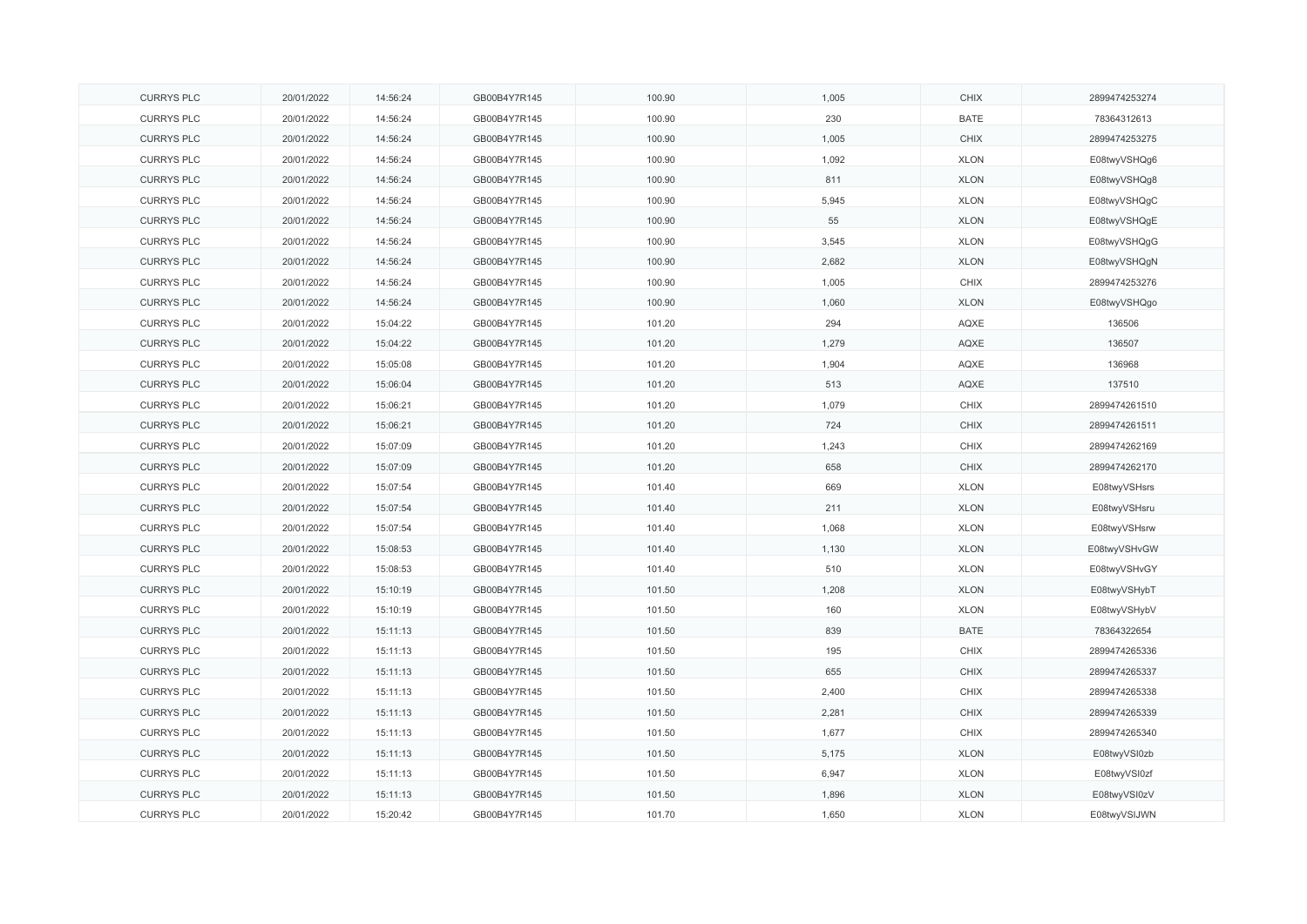| <b>CURRYS PLC</b> | 20/01/2022 | 15:21:11 | GB00B4Y7R145 | 101.70 | 973    | <b>XLON</b> | E08twyVSIKNJ  |
|-------------------|------------|----------|--------------|--------|--------|-------------|---------------|
| <b>CURRYS PLC</b> | 20/01/2022 | 15:21:21 | GB00B4Y7R145 | 101.70 | 492    | <b>XLON</b> | E08twyVSIKj6  |
| <b>CURRYS PLC</b> | 20/01/2022 | 15:21:21 | GB00B4Y7R145 | 101.70 | 354    | <b>XLON</b> | E08twyVSIKjB  |
| <b>CURRYS PLC</b> | 20/01/2022 | 15:22:10 | GB00B4Y7R145 | 101.70 | 688    | <b>BATE</b> | 78364329434   |
| <b>CURRYS PLC</b> | 20/01/2022 | 15:22:10 | GB00B4Y7R145 | 101.70 | 923    | <b>XLON</b> | E08twyVSIMKK  |
| <b>CURRYS PLC</b> | 20/01/2022 | 15:22:10 | GB00B4Y7R145 | 101.70 | 309    | <b>XLON</b> | E08twyVSIMKM  |
| <b>CURRYS PLC</b> | 20/01/2022 | 15:22:11 | GB00B4Y7R145 | 101.70 | 85     | <b>BATE</b> | 78364329443   |
| <b>CURRYS PLC</b> | 20/01/2022 | 15:22:11 | GB00B4Y7R145 | 101.70 | 2,346  | <b>XLON</b> | E08twyVSIMPy  |
| <b>CURRYS PLC</b> | 20/01/2022 | 15:23:08 | GB00B4Y7R145 | 101.80 | 2,047  | <b>BATE</b> | 78364330121   |
| <b>CURRYS PLC</b> | 20/01/2022 | 15:23:08 | GB00B4Y7R145 | 101.80 | 16,944 | <b>XLON</b> | E08twyVSIO9U  |
| <b>CURRYS PLC</b> | 20/01/2022 | 15:25:03 | GB00B4Y7R145 | 101.70 | 644    | <b>BATE</b> | 78364331035   |
| <b>CURRYS PLC</b> | 20/01/2022 | 15:25:03 | GB00B4Y7R145 | 101.70 | 1,200  | <b>BATE</b> | 78364331036   |
| <b>CURRYS PLC</b> | 20/01/2022 | 15:25:14 | GB00B4Y7R145 | 101.70 | 422    | <b>BATE</b> | 78364331176   |
| <b>CURRYS PLC</b> | 20/01/2022 | 15:30:03 | GB00B4Y7R145 | 102.00 | 7,103  | <b>XLON</b> | E08twyVSIZRj  |
| <b>CURRYS PLC</b> | 20/01/2022 | 15:30:03 | GB00B4Y7R145 | 102.00 | 858    | <b>BATE</b> | 78364333888   |
| <b>CURRYS PLC</b> | 20/01/2022 | 15:30:03 | GB00B4Y7R145 | 102.00 | 1,714  | CHIX        | 2899474278918 |
| <b>CURRYS PLC</b> | 20/01/2022 | 15:30:03 | GB00B4Y7R145 | 102.00 | 1,188  | <b>CHIX</b> | 2899474278921 |
| <b>CURRYS PLC</b> | 20/01/2022 | 15:30:03 | GB00B4Y7R145 | 102.00 | 3,624  | CHIX        | 2899474278922 |
| <b>CURRYS PLC</b> | 20/01/2022 | 15:34:03 | GB00B4Y7R145 | 102.30 | 785    | <b>CHIX</b> | 2899474282489 |
| <b>CURRYS PLC</b> | 20/01/2022 | 15:34:03 | GB00B4Y7R145 | 102.30 | 558    | CHIX        | 2899474282490 |
| <b>CURRYS PLC</b> | 20/01/2022 | 15:34:03 | GB00B4Y7R145 | 102.30 | 671    | <b>BATE</b> | 78364336731   |
| <b>CURRYS PLC</b> | 20/01/2022 | 15:34:03 | GB00B4Y7R145 | 102.30 | 5,560  | <b>XLON</b> | E08twyVSIgdi  |
| <b>CURRYS PLC</b> | 20/01/2022 | 15:34:17 | GB00B4Y7R145 | 102.20 | 1,471  | <b>XLON</b> | E08twyVSIh5A  |
| <b>CURRYS PLC</b> | 20/01/2022 | 15:34:21 | GB00B4Y7R145 | 102.20 | 489    | <b>XLON</b> | E08twyVSIhBs  |
| <b>CURRYS PLC</b> | 20/01/2022 | 15:35:11 | GB00B4Y7R145 | 102.20 | 2,245  | <b>XLON</b> | E08twyVSliKF  |
| <b>CURRYS PLC</b> | 20/01/2022 | 15:41:04 | GB00B4Y7R145 | 102.10 | 393    | <b>BATE</b> | 78364341065   |
| <b>CURRYS PLC</b> | 20/01/2022 | 15:42:48 | GB00B4Y7R145 | 102.10 | 264    | <b>BATE</b> | 78364342112   |
| <b>CURRYS PLC</b> | 20/01/2022 | 15:42:48 | GB00B4Y7R145 | 102.10 | 408    | <b>BATE</b> | 78364342114   |
| <b>CURRYS PLC</b> | 20/01/2022 | 15:47:05 | GB00B4Y7R145 | 102.40 | 13,295 | <b>XLON</b> | E08twyVSIzOt  |
| <b>CURRYS PLC</b> | 20/01/2022 | 15:47:05 | GB00B4Y7R145 | 102.40 | 8,264  | <b>XLON</b> | E08twyVSIzOv  |
| <b>CURRYS PLC</b> | 20/01/2022 | 15:47:05 | GB00B4Y7R145 | 102.40 | 4,977  | <b>XLON</b> | E08twyVSIzOz  |
| <b>CURRYS PLC</b> | 20/01/2022 | 15:47:05 | GB00B4Y7R145 | 102.40 | 2,604  | <b>BATE</b> | 78364344512   |
| <b>CURRYS PLC</b> | 20/01/2022 | 15:52:11 | GB00B4Y7R145 | 102.40 | 220    | <b>XLON</b> | E08twyVSJ642  |
| <b>CURRYS PLC</b> | 20/01/2022 | 15:52:11 | GB00B4Y7R145 | 102.40 | 1,151  | <b>XLON</b> | E08twyVSJ644  |
| <b>CURRYS PLC</b> | 20/01/2022 | 15:52:11 | GB00B4Y7R145 | 102.40 | 1,200  | <b>XLON</b> | E08twyVSJ647  |
| <b>CURRYS PLC</b> | 20/01/2022 | 15:52:11 | GB00B4Y7R145 | 102.40 | 170    | <b>XLON</b> | E08twyVSJ64A  |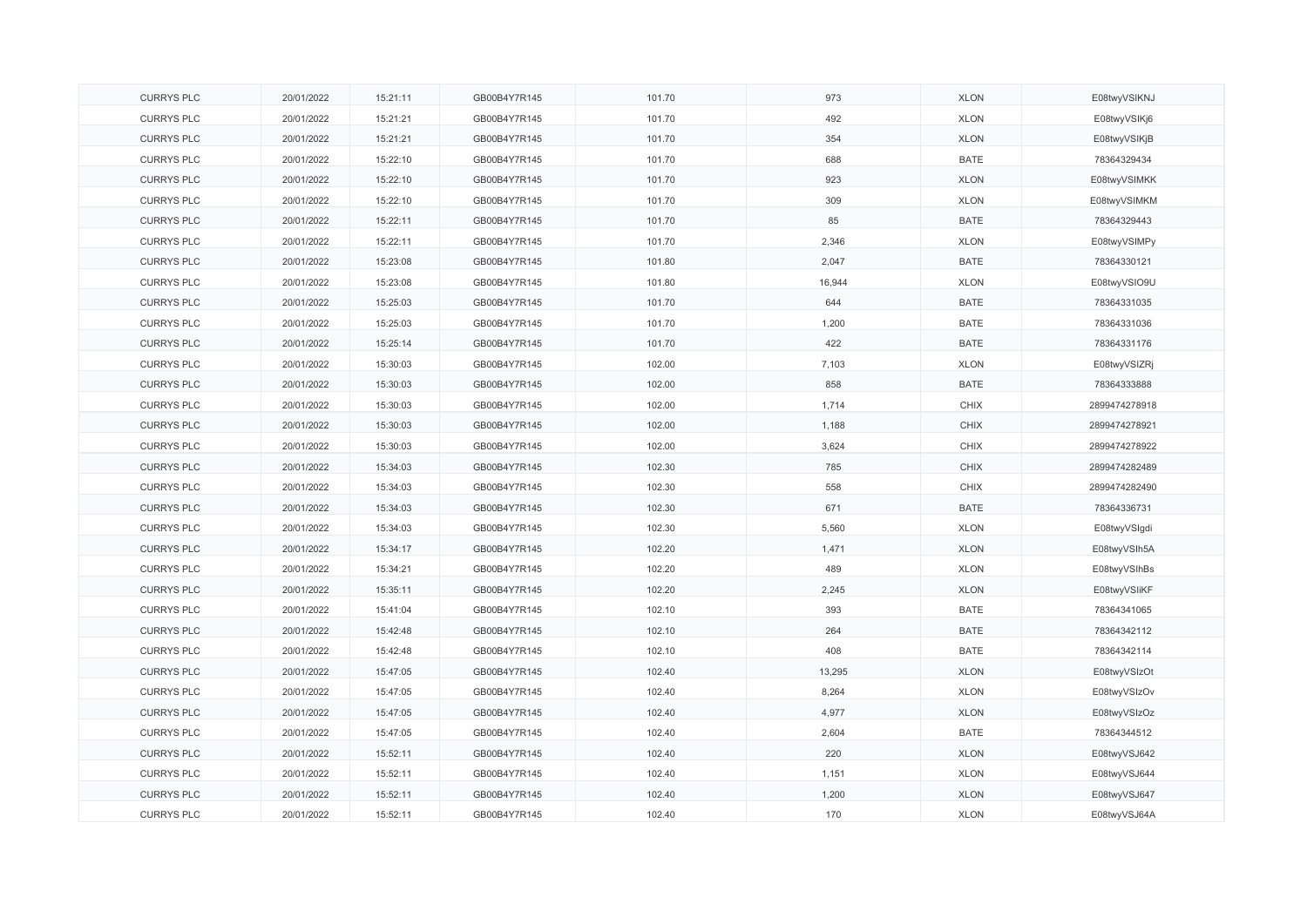| <b>CURRYS PLC</b> | 20/01/2022 | 15:52:11 | GB00B4Y7R145 | 102.40 | 173   | <b>XLON</b> | E08twyVSJ64E  |
|-------------------|------------|----------|--------------|--------|-------|-------------|---------------|
| <b>CURRYS PLC</b> | 20/01/2022 | 15:52:11 | GB00B4Y7R145 | 102.40 | 408   | <b>XLON</b> | E08twyVSJ64G  |
| <b>CURRYS PLC</b> | 20/01/2022 | 15:52:11 | GB00B4Y7R145 | 102.40 | 455   | <b>XLON</b> | E08twyVSJ64I  |
| <b>CURRYS PLC</b> | 20/01/2022 | 15:52:11 | GB00B4Y7R145 | 102.40 | 1,863 | <b>XLON</b> | E08twyVSJ64K  |
| <b>CURRYS PLC</b> | 20/01/2022 | 15:52:11 | GB00B4Y7R145 | 102.40 | 1,385 | <b>XLON</b> | E08twyVSJ64M  |
| <b>CURRYS PLC</b> | 20/01/2022 | 16:00:39 | GB00B4Y7R145 | 102.60 | 1,332 | <b>XLON</b> | E08twyVSJF5A  |
| <b>CURRYS PLC</b> | 20/01/2022 | 16:00:39 | GB00B4Y7R145 | 102.60 | 370   | <b>XLON</b> | E08twyVSJF5D  |
| <b>CURRYS PLC</b> | 20/01/2022 | 16:01:22 | GB00B4Y7R145 | 102.60 | 657   | <b>BATE</b> | 78364353442   |
| <b>CURRYS PLC</b> | 20/01/2022 | 16:01:22 | GB00B4Y7R145 | 102.60 | 644   | <b>BATE</b> | 78364353443   |
| <b>CURRYS PLC</b> | 20/01/2022 | 16:02:43 | GB00B4Y7R145 | 102.80 | 196   | <b>XLON</b> | E08twyVSJI3e  |
| <b>CURRYS PLC</b> | 20/01/2022 | 16:02:43 | GB00B4Y7R145 | 102.80 | 842   | <b>XLON</b> | E08twyVSJI55  |
| <b>CURRYS PLC</b> | 20/01/2022 | 16:02:44 | GB00B4Y7R145 | 102.80 | 3,526 | <b>XLON</b> | E08twyVSJI5e  |
| <b>CURRYS PLC</b> | 20/01/2022 | 16:02:53 | GB00B4Y7R145 | 102.70 | 2,400 | <b>BATE</b> | 78364354594   |
| <b>CURRYS PLC</b> | 20/01/2022 | 16:02:53 | GB00B4Y7R145 | 102.70 | 6,458 | <b>XLON</b> | E08twyVSJIJV  |
| <b>CURRYS PLC</b> | 20/01/2022 | 16:02:53 | GB00B4Y7R145 | 102.70 | 9,000 | <b>XLON</b> | E08twyVSJIJX  |
| <b>CURRYS PLC</b> | 20/01/2022 | 16:02:53 | GB00B4Y7R145 | 102.70 | 9,000 | <b>XLON</b> | E08twyVSJIJZ  |
| <b>CURRYS PLC</b> | 20/01/2022 | 16:02:53 | GB00B4Y7R145 | 102.70 | 501   | <b>XLON</b> | E08twyVSJIJb  |
| <b>CURRYS PLC</b> | 20/01/2022 | 16:02:53 | GB00B4Y7R145 | 102.70 | 615   | <b>BATE</b> | 78364354595   |
| <b>CURRYS PLC</b> | 20/01/2022 | 16:05:14 | GB00B4Y7R145 | 102.40 | 1,673 | <b>XLON</b> | E08twyVSJLTx  |
| <b>CURRYS PLC</b> | 20/01/2022 | 16:08:20 | GB00B4Y7R145 | 102.30 | 2,295 | <b>XLON</b> | E08twyVSJQCg  |
| <b>CURRYS PLC</b> | 20/01/2022 | 16:08:28 | GB00B4Y7R145 | 102.30 | 2,930 | <b>XLON</b> | E08twyVSJQTQ  |
| <b>CURRYS PLC</b> | 20/01/2022 | 16:08:28 | GB00B4Y7R145 | 102.30 | 347   | <b>XLON</b> | E08twyVSJQTU  |
| <b>CURRYS PLC</b> | 20/01/2022 | 16:08:36 | GB00B4Y7R145 | 102.30 | 2,443 | <b>XLON</b> | E08twyVSJQgd  |
| <b>CURRYS PLC</b> | 20/01/2022 | 16:08:38 | GB00B4Y7R145 | 102.30 | 1,304 | CHIX        | 2899474307291 |
| <b>CURRYS PLC</b> | 20/01/2022 | 16:08:38 | GB00B4Y7R145 | 102.30 | 2,321 | <b>XLON</b> | E08twyVSJQjC  |
| <b>CURRYS PLC</b> | 20/01/2022 | 16:08:38 | GB00B4Y7R145 | 102.30 | 641   | <b>XLON</b> | E08twyVSJQjF  |
| <b>CURRYS PLC</b> | 20/01/2022 | 16:08:38 | GB00B4Y7R145 | 102.30 | 575   | <b>XLON</b> | E08twyVSJQjb  |
| <b>CURRYS PLC</b> | 20/01/2022 | 16:08:38 | GB00B4Y7R145 | 102.30 | 78    | <b>XLON</b> | E08twyVSJQje  |
| <b>CURRYS PLC</b> | 20/01/2022 | 16:14:31 | GB00B4Y7R145 | 102.20 | 1,126 | <b>BATE</b> | 78364362142   |
| <b>CURRYS PLC</b> | 20/01/2022 | 16:14:31 | GB00B4Y7R145 | 102.20 | 9,327 | <b>XLON</b> | E08twyVSJZOr  |
| <b>CURRYS PLC</b> | 20/01/2022 | 16:14:31 | GB00B4Y7R145 | 102.20 | 5,227 | <b>XLON</b> | E08twyVSJZOt  |
| <b>CURRYS PLC</b> | 20/01/2022 | 16:14:31 | GB00B4Y7R145 | 102.20 | 3,671 | <b>XLON</b> | E08twyVSJZOv  |
| <b>CURRYS PLC</b> | 20/01/2022 | 16:14:54 | GB00B4Y7R145 | 102.00 | 1,787 | <b>XLON</b> | E08twyVSJaF1  |
| <b>CURRYS PLC</b> | 20/01/2022 | 16:19:16 | GB00B4Y7R145 | 102.00 | 1,648 | <b>BATE</b> | 78364365384   |
| <b>CURRYS PLC</b> | 20/01/2022 | 16:19:16 | GB00B4Y7R145 | 102.00 | 1,698 | <b>XLON</b> | E08twyVSJhKu  |
| <b>CURRYS PLC</b> | 20/01/2022 | 16:19:16 | GB00B4Y7R145 | 102.00 | 1,673 | <b>XLON</b> | E08twyVSJhKw  |